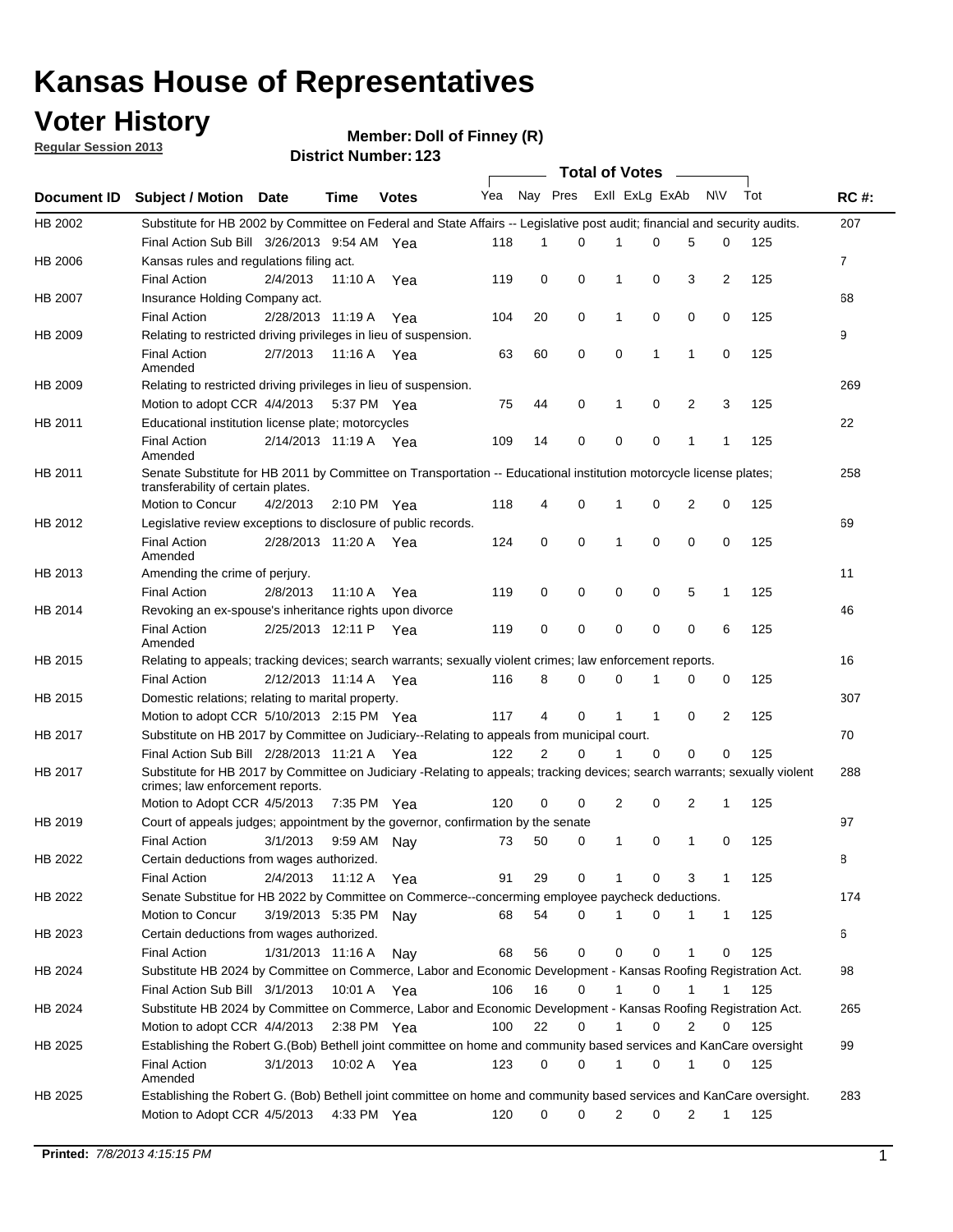### **Voter History**

**Member: Doll of Finney (R)** 

**Regular Session 2013**

|             |                                                                                                                                                                                                                                                       |                       |             |              |     |                | <b>Total of Votes</b> |                |                |                |           |     |             |
|-------------|-------------------------------------------------------------------------------------------------------------------------------------------------------------------------------------------------------------------------------------------------------|-----------------------|-------------|--------------|-----|----------------|-----------------------|----------------|----------------|----------------|-----------|-----|-------------|
| Document ID | <b>Subject / Motion Date</b>                                                                                                                                                                                                                          |                       | Time        | <b>Votes</b> | Yea | Nay Pres       |                       | Exll ExLg ExAb |                |                | <b>NV</b> | Tot | <b>RC#:</b> |
| HB 2028     | Providing for venue in Shawnee County District Court in certain forfeiture proceedings                                                                                                                                                                |                       |             |              |     |                |                       |                |                |                |           |     | 12          |
|             | <b>Final Action</b><br>Amended                                                                                                                                                                                                                        | 2/8/2013              | 11:12 A Yea |              | 119 | 1              | $\Omega$              | $\mathbf 0$    | 0              | 5              | 0         | 125 |             |
| HB 2028     | Providing for venue in Shawnee County District Court in certain forfeiture proceedings                                                                                                                                                                |                       |             |              |     |                |                       |                |                |                |           |     | 199         |
|             | Motion to Concur                                                                                                                                                                                                                                      | 3/25/2013 9:36 AM Yea |             |              | 120 | 0              | 0                     | 2              | 0              | 2              | 1         | 125 |             |
| HB 2030     | Creating wounded warrior deer hunting permits for injured combat veterans.                                                                                                                                                                            |                       |             |              |     |                |                       |                |                |                |           |     | 25          |
|             | <b>Final Action</b><br>Amended                                                                                                                                                                                                                        | 2/15/2013 11:16 A     |             | ExII         | 115 | 0              | 0                     | 2              | $\overline{2}$ | 3              | 3         | 125 |             |
| HB 2033     | Concerning the regulation of knives                                                                                                                                                                                                                   |                       |             |              |     |                |                       |                |                |                |           |     | 143         |
|             | <b>Final Action</b>                                                                                                                                                                                                                                   | 3/7/2013              | 12:12 P     | Yea          | 93  | 28             | 0                     | 1              | 0              | 3              | 0         | 125 |             |
| HB 2033     | Concerning the regulation of knives.                                                                                                                                                                                                                  |                       |             |              |     |                |                       |                |                |                |           |     | 270         |
|             | Motion to adopt CCR 4/4/2013                                                                                                                                                                                                                          |                       | 5:43 PM     | Nav          | 95  | 26             | 0                     |                | 0              | 3              | 0         | 125 |             |
| HB 2034     | Human trafficking; crimes of commercial sexual exploitation of a child, selling sexual relations, promoting the sale of sexual<br>relations and buying sexual relations; children in need of care; staff secure faciliies.                            |                       |             |              |     |                |                       |                |                |                |           |     | 17          |
|             | <b>Final Action</b><br>Amended                                                                                                                                                                                                                        | 2/12/2013 11:16 A Yea |             |              | 124 | $\Omega$       | 0                     | 0              | 1              | 0              | 0         | 125 |             |
| HB 2034     | S Sub for HB 2034 by Committee on Judiciary - Human trafficking; crimes of commercial sexual exploitation of a child, selling<br>sexual relations, promoting the sale of sexual relations and buying sexual relations; children in need of care;staff |                       |             |              |     |                |                       |                |                |                |           |     | 282         |
|             | Motion to Adopt CCR 4/5/2013 4:18 PM Yea                                                                                                                                                                                                              |                       |             |              | 120 | 0              | 0                     | 2              | 0              | $\overline{2}$ | 1         | 125 |             |
| HB 2035     | Cities; experience requirements for plumbers, electricians and certain mechanical contractors.                                                                                                                                                        |                       |             |              |     |                |                       |                |                |                |           |     | 29          |
|             | <b>Final Action</b>                                                                                                                                                                                                                                   | 2/18/2013 11:16 A     |             | Yea          | 117 | 2              | 0                     | 2              | 0              | 4              | 0         | 125 |             |
| HB 2037     | Public property; religious displays; other displays.                                                                                                                                                                                                  |                       |             |              |     |                |                       |                |                |                |           |     | 176         |
|             | <b>Final Action</b>                                                                                                                                                                                                                                   | 3/20/2013 10:27 A     |             | Yea          | 120 | 3              | 0                     | 1              | 0              | 1              | 0         | 125 |             |
| HB 2041     | Criminal history record information; definition; municipal court reporting; district court reporting.                                                                                                                                                 |                       |             |              |     |                |                       |                |                |                |           |     | 19          |
|             | <b>Final Action</b>                                                                                                                                                                                                                                   | 2/13/2013 11:23 A     |             | Yea          | 119 | 3              | 0                     | 0              | 0              | 3              | 0         | 125 |             |
| HB 2042     | Appraisal of property for taxation purposes; appeals; changes.                                                                                                                                                                                        |                       |             |              |     |                |                       |                |                |                |           |     | 158         |
|             | <b>Final Action</b><br>Amended                                                                                                                                                                                                                        | 3/18/2013 11:19 A     |             | Yea          | 109 | 12             | 0                     | 2              | 0              | $\overline{2}$ | 0         | 125 |             |
| HB 2043     | Aggravated battery; driving under the influence.                                                                                                                                                                                                      |                       |             |              |     |                |                       |                |                |                |           |     | 100         |
|             | <b>Final Action</b><br>Amended                                                                                                                                                                                                                        | 3/1/2013              | 10:03 A Yea |              | 123 | 0              | 0                     |                | 0              | 1              | 0         | 125 |             |
| HB 2043     | Senate Substitute for HB 2043 by Committee on Judiciary - Attorney general; duties and responsibilities; notice of intent to<br>seek the death penalty.                                                                                               |                       |             |              |     |                |                       |                |                |                |           |     | 271         |
|             | Motion to adopt CCR 4/4/2013                                                                                                                                                                                                                          |                       | 5:48 PM Yea |              | 121 | 0              | 0                     |                | 0              | 3              | 0         | 125 |             |
| HB 2044     | Increasing the penalty for a person who distributes a controlled substance that causes great bodily harm or death.                                                                                                                                    |                       |             |              |     |                |                       |                |                |                |           |     | 101         |
|             | <b>Final Action</b><br>Amended                                                                                                                                                                                                                        | 3/1/2013              | 10:05 A     | Yea          | 112 | 11             | 0                     |                | 0              |                | 0         | 125 |             |
| HB 2047     | Requiring certain municipalities to vote to increase property tax revenues over previous year when such increase exceeds<br>inflation; publication.                                                                                                   |                       |             |              |     |                |                       |                |                |                |           |     | 186         |
|             | <b>Final Action</b><br>Amended                                                                                                                                                                                                                        | 3/21/2013 11:29 A     |             | Nay          | 68  | 53             | 0                     |                | 0              | 3              | 0         | 125 |             |
| HB 2049     | Kansas department of agriculture; increasing certain fees and eliminating sunsets on various program fees.                                                                                                                                            |                       |             |              |     |                |                       |                |                |                |           |     | 59          |
|             | <b>Final Action</b><br>Amended                                                                                                                                                                                                                        | 2/27/2013 12:23 P     |             | Yea          | 77  | 46             | 0                     | 1              | 0              | 1              | 0         | 125 |             |
| HB 2049     | Kansas department of agriculture; increasing certain fees; concerning sunsets on various program fees.                                                                                                                                                |                       |             |              |     |                |                       |                |                |                |           |     | 324         |
|             | Motion to adopt CCR 6/2/2013                                                                                                                                                                                                                          |                       | 12:28 A     | Nay          | 45  | 64             | 0                     |                | 0              | 6              | 9         | 125 |             |
| HB 2050     | Agriculture; agricultural chemical registration; pesticide business liablity insurance; repeal of the Kansas agricultural liming<br>materials act.                                                                                                    |                       |             |              |     |                |                       |                |                |                |           |     | 60          |
|             | <b>Final Action</b><br>Amended                                                                                                                                                                                                                        | 2/27/2013 12:25 P     |             | Yea          | 103 | 20             | 0                     | 1              | 0              | 1              | 0         | 125 |             |
| HB 2051     | Substitute for HB 2051 by Committee on Agriculture and Natural Resources--Amending provisions relating to dams,<br>obstructions, sstreams and water flex accounts and transfer permits.                                                               |                       |             |              |     |                |                       |                |                |                |           |     | 50          |
|             | Final Action Sub Bill 2/26/2013 2:12 PM Yea                                                                                                                                                                                                           |                       |             |              | 117 | $\overline{c}$ | 0                     | 0              | 0              | 0              | 6         | 125 |             |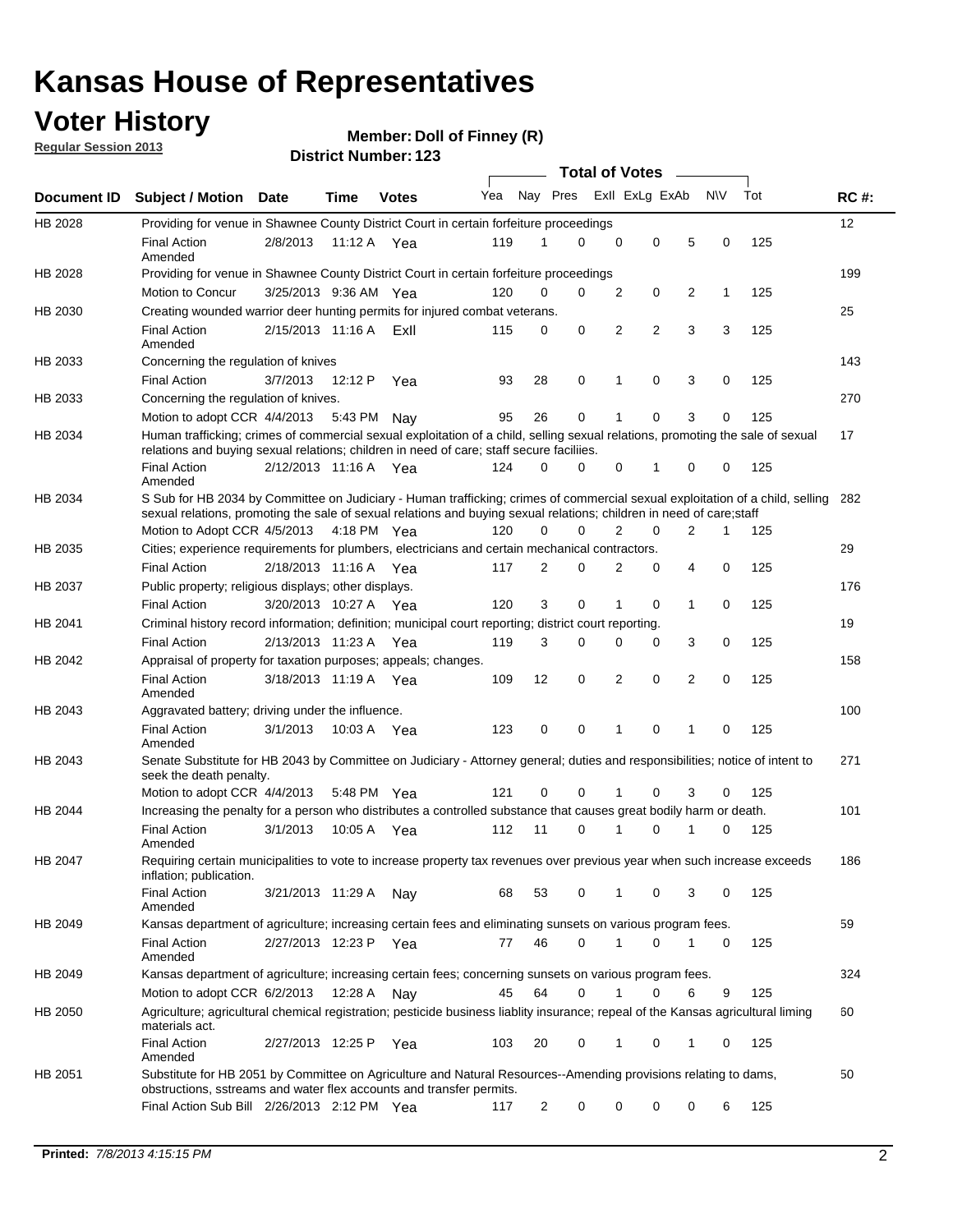### **Voter History**

**Member: Doll of Finney (R)** 

**Regular Session 2013**

|             |                                                                                                                                                                                                                                          |                       |         |              |     |                |             | <b>Total of Votes</b>   |                |                |                |     |             |
|-------------|------------------------------------------------------------------------------------------------------------------------------------------------------------------------------------------------------------------------------------------|-----------------------|---------|--------------|-----|----------------|-------------|-------------------------|----------------|----------------|----------------|-----|-------------|
| Document ID | <b>Subject / Motion Date</b>                                                                                                                                                                                                             |                       | Time    | <b>Votes</b> | Yea |                |             | Nay Pres Exll ExLg ExAb |                |                | <b>NV</b>      | Tot | <b>RC#:</b> |
| HB 2052     | Discharging a firearm inside or into a city; unlawful acts; exceptions.                                                                                                                                                                  |                       |         |              |     |                |             |                         |                |                |                |     | 155         |
|             | <b>Final Action</b><br>Amended                                                                                                                                                                                                           | 3/14/2013 11:20 A     |         | Yea          | 121 | 2              | 0           | $\mathbf 0$             | 0              | 2              | 0              | 125 |             |
| HB 2052     | Senate Substitute for HB 2052 by Committee on Federal and State Affairs - Concerning firearms; personal and family<br>protection act; concealed handguns in public building; other changes; unlawful discharge of a firearm inside city. |                       |         |              |     |                |             |                         |                |                |                |     | 300         |
|             | Motion to Adopt CCR 4/5/2013 10:24 P Yea                                                                                                                                                                                                 |                       |         |              | 104 | 16             | 0           | 2                       | 0              | 2              | $\mathbf{1}$   | 125 |             |
| HB 2055     | Personal and Familly Protection Act; public buildings; adequate security.                                                                                                                                                                |                       |         |              |     |                |             |                         |                |                |                |     | 156         |
|             | <b>Final Action</b><br>Amended                                                                                                                                                                                                           | 3/14/2013 11:26 A     |         | Nav          | 84  | 38             | 0           | $\Omega$                | $\Omega$       | 2              | $\mathbf{1}$   | 125 |             |
| HB 2057     | Concerning property taxation; relating to county appraisers; appointing interim appraiser.                                                                                                                                               |                       |         |              |     |                |             |                         |                |                |                |     | 208         |
|             | <b>Final Action</b>                                                                                                                                                                                                                      | 3/26/2013 9:55 AM Yea |         |              | 119 | 0              | 0           | 1                       | 0              | 5              | 0              | 125 |             |
| HB 2058     | Taxation of helium and certain other gases under mineral severance tax, and prohibition of certain refunds related thereto.                                                                                                              |                       |         |              |     |                |             |                         |                |                |                |     | 159         |
|             | <b>Final Action</b>                                                                                                                                                                                                                      | 3/18/2013 11:21 A     |         | Yea          | 119 | $\overline{2}$ | 0           | 2                       | 0              | $\overline{2}$ | 0              | 125 |             |
| HB 2059     | Income tax deductions and modifications and severance tax exemptions; basis of partner's interest and shareholder's stock;<br>statutory clarification.                                                                                   |                       |         |              |     |                |             |                         |                |                |                |     | 14          |
|             | <b>Final Action</b><br>Amended                                                                                                                                                                                                           | 2/11/2013 11:42 A     |         | Yea          | 122 | 2              | 0           | $\mathbf 0$             | 0              | 1              | 0              | 125 |             |
| HB 2059     | Income tax deductions and modifications and severance tax exemptions; basis of partner's interest and shareholder's stock;<br>statutory clarification.                                                                                   |                       |         |              |     |                |             |                         |                |                |                |     | 293         |
|             | Motion to Concur                                                                                                                                                                                                                         | 4/5/2013              |         | 8:14 PM Nav  | 0   | 120            | 0           | 2                       | 0              | 2              | 1              | 125 |             |
| HB 2059     | Income tax rates, deductions and credits; rural opportunity zones; sales tax rates and distribution of revenue; severance tax;<br>and property tax exemptions for IRB property and property damaged by natural disaster.                 |                       |         |              |     |                |             |                         |                |                |                |     | 322         |
|             | Motion to adopt CCR 6/2/2013                                                                                                                                                                                                             |                       |         | 12:11 A Yea  | 69  | 45             | 0           | 1                       | 0              | 6              | 4              | 125 |             |
| HB 2060     | Prohibiting certain confined persons from receiving food sales tax refunds and homestead property tax refunds.                                                                                                                           |                       |         |              |     |                |             |                         |                |                |                |     | 10          |
|             | <b>Final Action</b><br>Amended                                                                                                                                                                                                           | 2/7/2013              | 11:18 A | Yea          | 123 | 0              | 0           | $\Omega$                | 1              | 1              | 0              | 125 |             |
| HB 2065     | Creating the crime of home improvement fraud.                                                                                                                                                                                            |                       |         |              |     |                |             |                         |                |                |                |     | 20          |
|             | <b>Final Action</b><br>Amended                                                                                                                                                                                                           | 2/13/2013 11:26 A     |         | Nav          | 106 | 16             | 0           | $\mathbf 0$             | 0              | 3              | 0              | 125 |             |
| HB 2066     | Physical therapists; evaluation and treatment of patients.                                                                                                                                                                               |                       |         |              |     |                |             |                         |                |                |                |     | 26          |
|             | <b>Final Action</b><br>Amended                                                                                                                                                                                                           | 2/15/2013 11:18 A     |         | ExII         | 98  | 16             | 0           | 2                       | $\overline{2}$ | 3              | 4              | 125 |             |
| HB 2067     | Board of nursing; assistant attorneys general.                                                                                                                                                                                           |                       |         |              |     |                |             |                         |                |                |                |     | 15          |
|             | <b>Final Action</b>                                                                                                                                                                                                                      | 2/11/2013 11:44 A Yea |         |              | 123 | 1              | 0           | $\mathbf 0$             | 0              | 1              | 0              | 125 |             |
| HB 2069     | Public policy; certain city ordinances and county resolutions declared void.                                                                                                                                                             |                       |         |              |     |                |             |                         |                |                |                |     | 102         |
|             | <b>Final Action</b><br>Amended                                                                                                                                                                                                           | 3/1/2013              | 10:06 A | Nav          | 92  | 31             | 0           | 1                       | 0              | 1              | 0              | 125 |             |
| HB 2069     | Public policy; certain city ordinances and county resolutions declared void.                                                                                                                                                             |                       |         |              |     |                |             |                         |                |                |                |     | 292         |
|             | Motion to Concur                                                                                                                                                                                                                         | 4/5/2013              |         | 8:04 PM Nay  | 88  | 32             | 0           | 2                       | 0              | 2              | 1              | 125 |             |
| HB 2070     | Appearance bond conditions; surety and bounty hunter regulation.                                                                                                                                                                         |                       |         |              |     |                |             |                         |                |                |                |     | 103         |
|             | <b>Final Action</b><br>Amended                                                                                                                                                                                                           | 3/1/2013              |         | 10:08 A Yea  | 122 | $\mathbf{1}$   | $\mathbf 0$ | $\mathbf{1}$            | 0              | 1              | 0              | 125 |             |
| HB 2074     | Cities and counties; solid waste disposal areas; restrictions.                                                                                                                                                                           |                       |         |              |     |                |             |                         |                |                |                |     | 139         |
|             | <b>Emergency Final</b><br><b>Action Amend</b>                                                                                                                                                                                            | 3/1/2013              |         | 1:11 PM Yea  | 102 | 19             | 0           | $\mathbf{1}$            | 0              | 1              | $\overline{2}$ | 125 |             |
| HB 2075     | Cities; qualifications and rehabilitation of abandoned property.                                                                                                                                                                         |                       |         |              |     |                |             |                         |                |                |                |     | 61          |
|             | <b>Final Action</b><br>Amended                                                                                                                                                                                                           | 2/27/2013 12:27 P     |         | Yea          | 72  | 51             | 0           | 1                       | 0              | 1              | 0              | 125 |             |
| HB 2077     | Granting professional licenses to military service members.<br><b>Final Action</b><br>Amended                                                                                                                                            | 2/26/2013 2:13 PM Yea |         |              | 119 | 0              | 0           | $\overline{2}$          | 0              | $\overline{2}$ | $\overline{2}$ | 125 | 51          |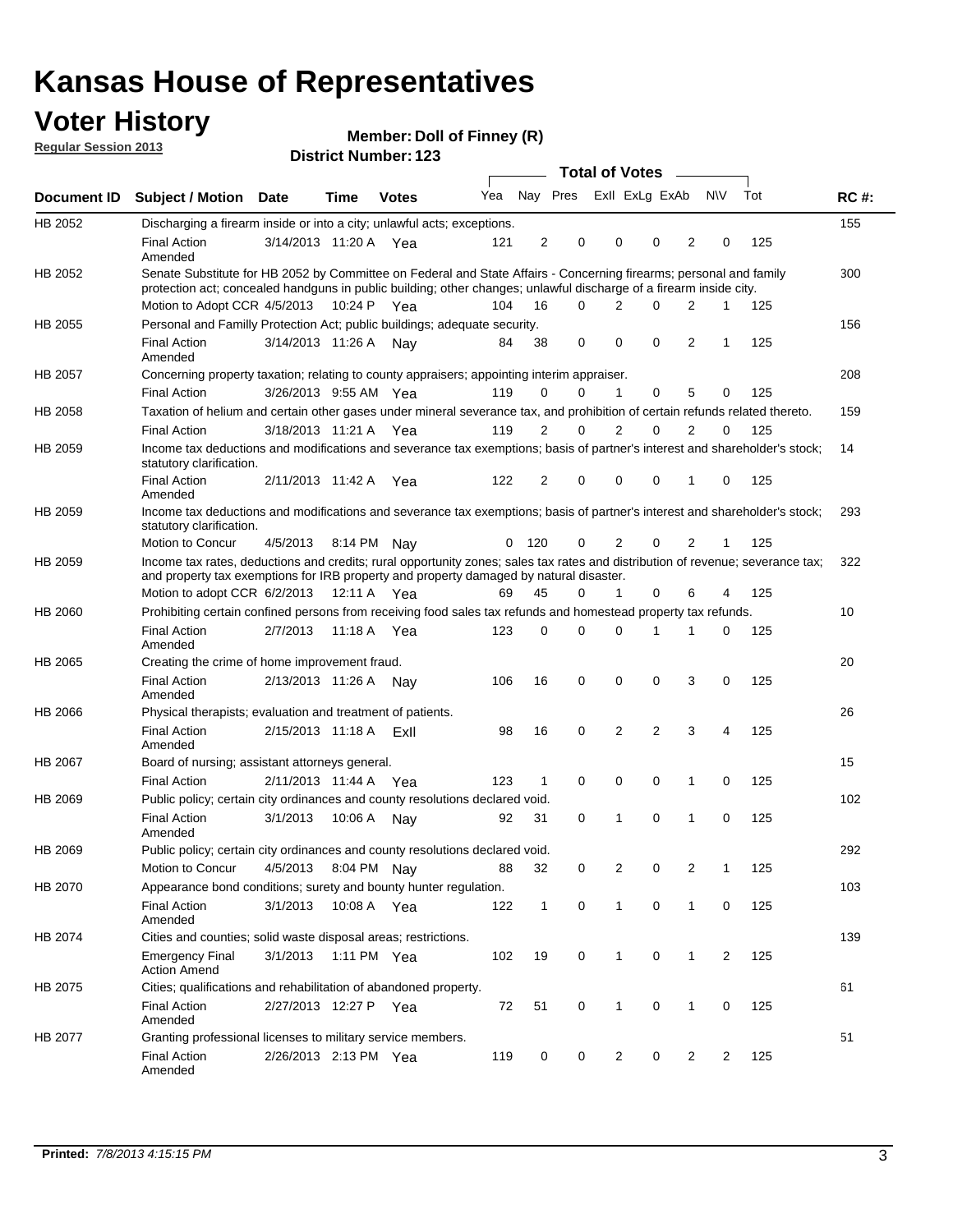### **Voter History**

**Member: Doll of Finney (R)** 

**Regular Session 2013**

|             |                                                                                                                                                                                                       |          |                       |              |     |       | <b>Total of Votes</b>   |                |             | $\overline{\phantom{a}}$ |                |     |             |
|-------------|-------------------------------------------------------------------------------------------------------------------------------------------------------------------------------------------------------|----------|-----------------------|--------------|-----|-------|-------------------------|----------------|-------------|--------------------------|----------------|-----|-------------|
| Document ID | <b>Subject / Motion Date</b>                                                                                                                                                                          |          | Time                  | <b>Votes</b> | Yea |       | Nay Pres ExII ExLg ExAb |                |             |                          | <b>NV</b>      | Tot | <b>RC#:</b> |
| HB 2078     | Authorizing certain licensing boards to accept education, training or experience completed in the military towards licensure in<br>this state.                                                        |          |                       |              |     |       |                         |                |             |                          |                |     | 52          |
|             | <b>Final Action</b><br>Amended                                                                                                                                                                        |          | 2/26/2013 2:14 PM Yea |              | 119 | 0     | 0                       | 2              | 0           | $\overline{2}$           | 2              | 125 |             |
| HB 2078     | Authorizing certain licensing boards to accept education, training or experience of military service members towards obtaining 275<br>licensure in this state.                                        |          |                       |              |     |       |                         |                |             |                          |                |     |             |
|             | Motion to adopt CCR 4/5/2013                                                                                                                                                                          |          | 11:42 A               | Yea          | 120 | 0     | 0                       | $\overline{2}$ | 0           | 3                        | 0              | 125 |             |
| HB 2081     | Forfeiture of property related to violations of certain criminal acts.                                                                                                                                |          |                       |              |     |       |                         |                |             |                          |                |     | 18          |
|             | <b>Final Action</b><br>Amended                                                                                                                                                                        |          | 2/12/2013 11:17 A Yea |              | 124 | 0     | $\mathbf 0$             | 0              | 1           | $\Omega$                 | 0              | 125 |             |
| HB 2081     | Forfeiture of property related to violations of certain criminal acts.                                                                                                                                |          |                       |              |     |       |                         |                |             |                          |                |     | 306         |
|             | Motion to adopt CCR 5/10/2013 10:38 A                                                                                                                                                                 |          |                       | Yea          | 121 | 0     | 0                       | 1              | 1           | 2                        | 0              | 125 |             |
| HB 2083     | Public employees relations boards; assessment of certain costs.                                                                                                                                       |          |                       |              |     |       |                         |                |             |                          |                |     | 104         |
|             | <b>Final Action</b><br>Amended                                                                                                                                                                        | 3/1/2013 | 10:09 A               | Nav          | 87  | 36    | 0                       | 1              | 0           | 1                        | 0              | 125 |             |
| HB 2084     | Tax credits for community services contributions; youth apprenticeship and entrepreneurship.                                                                                                          |          |                       |              |     |       |                         |                |             |                          |                |     | 105         |
|             | <b>Final Action</b><br>Amended                                                                                                                                                                        | 3/1/2013 | 10:11 A               | Yea          | 120 | 3     | 0                       |                | 0           | 1                        | 0              | 125 |             |
| HB 2084     | Tax credits for community services contributions; youth apprenticeship and entrepreneurship.                                                                                                          |          |                       |              |     |       |                         |                |             |                          |                |     | 316         |
|             | Sub Motion to Concur 5/24/2013 9:33 AM Nay                                                                                                                                                            |          |                       |              |     | 5 109 | 0                       | 1              | 0           | 9                        | 1              | 125 |             |
| HB 2086     | Eligible infrastructure costs for tax increment financing and community improvement districts; bond repayment tax revenue<br>pledge requirements.                                                     |          |                       |              |     |       |                         |                |             |                          |                |     | 160         |
|             | <b>Final Action</b>                                                                                                                                                                                   |          | 3/18/2013 11:24 A     | Yea          | 61  | 60    | $\Omega$                | 2              | 0           | 2                        | 0              | 125 |             |
| HB 2086     | Eligible infrastructure costs for tax increment financing and community improvement districts; bond repayment tax revenue<br>pledge requirements.                                                     |          |                       |              |     |       |                         |                |             |                          |                |     | 173         |
|             | <b>Final Action</b>                                                                                                                                                                                   |          | 3/19/2013 5:25 PM     | Yea          | 81  | 41    | 0                       | 1              | 0           | 1                        | 1              | 125 |             |
| HB 2091     | Publication of delinquent personal property tax statements.                                                                                                                                           |          |                       |              |     |       |                         |                |             |                          |                |     | 161         |
|             | <b>Final Action</b><br>Amended                                                                                                                                                                        |          | 3/18/2013 11:25 A     | Yea          | 81  | 40    | 0                       | 2              | 0           | $\overline{2}$           | 0              | 125 |             |
| HB 2093     | Amending the crime of identity theft.                                                                                                                                                                 |          |                       |              |     |       |                         |                |             |                          |                |     | 106         |
|             | <b>Final Action</b><br>Amended                                                                                                                                                                        | 3/1/2013 | 10:12 A               | Yea          | 123 | 0     | 0                       | 1              | $\Omega$    | 1                        | 0              | 125 |             |
| HB 2093     | Senate Substitute for HB 2093 by Committee on Judiciary - Identity theft and identity fraud; unlawful acts concerning<br>computers; DNA testing and exculpatory evidence; murder in the first degree. |          |                       |              |     |       |                         |                |             |                          |                |     | 289         |
|             | Motion to Adopt CCR 4/5/2013 7:49 PM Yea                                                                                                                                                              |          |                       |              | 118 | 2     | 0                       | 2              | 0           | 2                        | 1              | 125 |             |
| HB 2094     | Student electronic privacy at public and private postsecondary educational institutions.                                                                                                              |          |                       |              |     |       |                         |                |             |                          |                |     | 164         |
|             | <b>Final Action</b><br>Amended                                                                                                                                                                        |          | 3/19/2013 10:33 A     | Yea          | 123 | 0     | 0                       | 1              | 0           | 1                        | 0              | 125 |             |
| HB 2096     | Local governmental entities and investment of public moneys.                                                                                                                                          |          |                       |              |     |       |                         |                |             |                          |                |     | 23          |
|             | <b>Final Action</b>                                                                                                                                                                                   |          | 2/14/2013 11:21 A     | Yea          | 123 | 0     | 0                       | 0              | 0           | 1                        | 1              | 125 |             |
| HB 2099     | Insurance- updating certain statutory references.                                                                                                                                                     |          |                       |              |     |       |                         |                |             |                          |                |     | 71          |
|             | <b>Final Action</b><br>Amended                                                                                                                                                                        |          | 2/28/2013 11:23 A Yea |              | 124 | 0     | 0                       | $\mathbf{1}$   | 0           | 0                        | 0              | 125 |             |
| HB 2101     | Interstate transmission siting compact.                                                                                                                                                               |          |                       |              |     |       |                         |                |             |                          |                |     | 209         |
|             | <b>Final Action</b><br>Amended                                                                                                                                                                        |          | 3/26/2013 9:56 AM Yea |              | 118 | 1     | 0                       |                | 0           | 5                        | 0              | 125 |             |
| HB 2105     | Substitute HB 2105 by Committee on Commerce, Labor and Economic Development - Employment security law.                                                                                                |          |                       |              |     |       |                         |                |             |                          |                |     | 107         |
|             | Final Action Sub Bill 3/1/2013 10:13 A Nay                                                                                                                                                            |          |                       |              | 88  | 35    | 0                       |                | $\Omega$    | 1                        | 0              | 125 |             |
| HB 2105     | Substitute HB 2105 by Committee on Commerce, Labor and Economic Development - Employment security law.                                                                                                |          |                       |              |     |       |                         |                |             |                          |                |     | 298         |
|             | Motion to adopt CCR 4/5/2013 9:46 PM Yea                                                                                                                                                              |          |                       |              | 89  | 31    | 0                       | 2              | 0           | 2                        | 1              | 125 |             |
| HB 2106     | Portable electronics insurance act.                                                                                                                                                                   |          |                       |              |     |       |                         |                |             |                          |                |     | 133         |
|             | <b>Emergency Final</b><br>Action                                                                                                                                                                      | 3/1/2013 | 1:03 PM Yea           |              | 117 | 4     | 0                       | $\mathbf{1}$   | $\mathbf 0$ | $\mathbf{1}$             | $\overline{2}$ | 125 |             |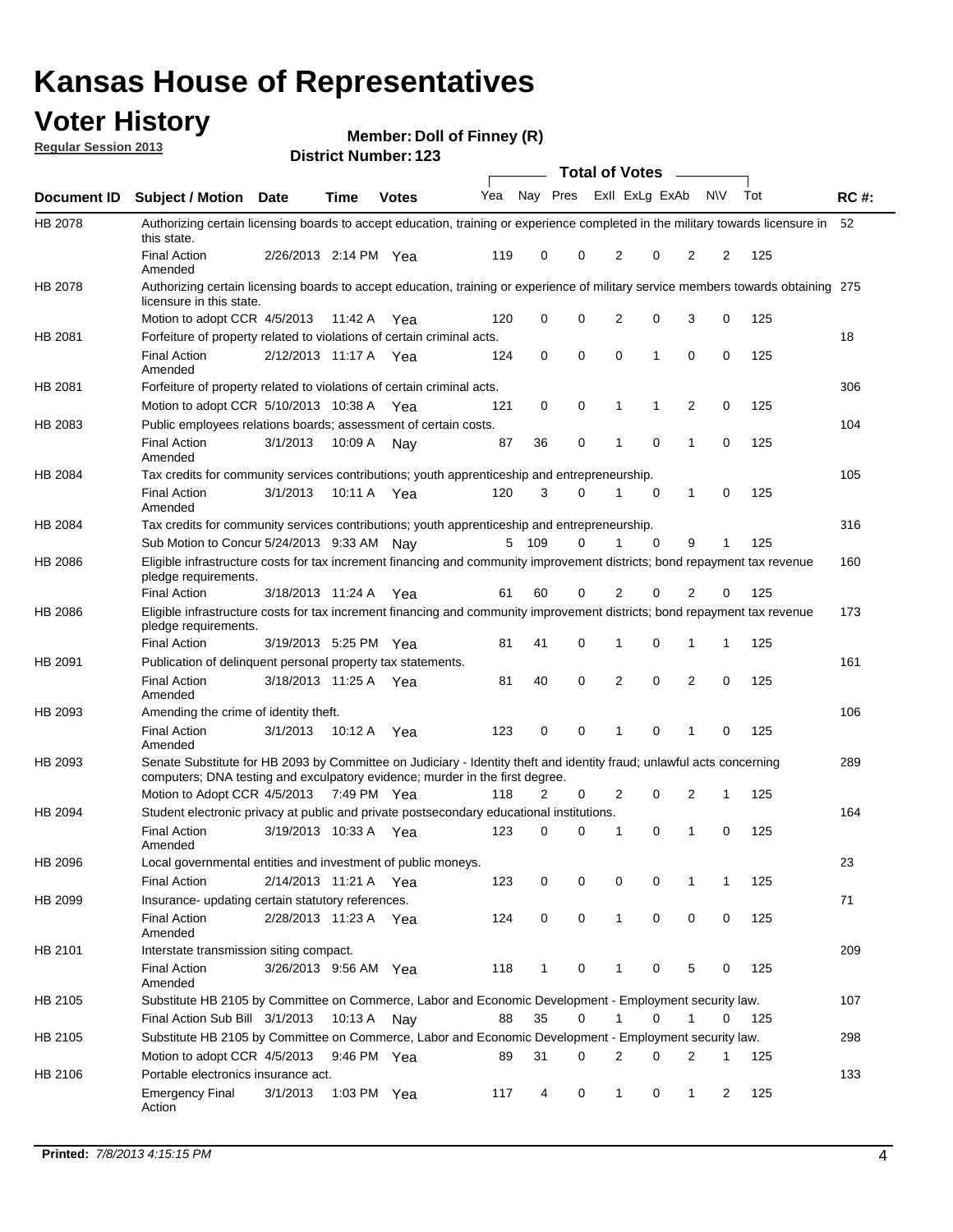### **Voter History**

**Regular Session 2013**

**Member: Doll of Finney (R)** 

|             |                                                                                                                                                                                                                                                                      |                       |             |              |     |          |          |                | <b>Total of Votes</b> |                |                         |     |             |
|-------------|----------------------------------------------------------------------------------------------------------------------------------------------------------------------------------------------------------------------------------------------------------------------|-----------------------|-------------|--------------|-----|----------|----------|----------------|-----------------------|----------------|-------------------------|-----|-------------|
| Document ID | <b>Subject / Motion</b>                                                                                                                                                                                                                                              | <b>Date</b>           | Time        | <b>Votes</b> | Yea | Nay Pres |          |                | Exll ExLg ExAb        |                | <b>NV</b>               | Tot | <b>RC#:</b> |
| HB 2107     | Insurance; enacting the electronic notice and document act.                                                                                                                                                                                                          |                       |             |              |     |          |          |                |                       |                |                         |     | 134         |
|             | <b>Emergency Final</b><br><b>Action Amend</b>                                                                                                                                                                                                                        | 3/1/2013              | 1:04 PM Yea |              | 121 | 0        | 0        | 1              | 0                     | 1              | 2                       | 125 |             |
| HB 2107     | Insurance; enacting the electronic notice and document act, return of premiums separate from the notice of adverse<br>underwriting decision, statutory updates, uninsurable health plan increase in lifetime limit, mandate lite, certain company<br>dividend plans. |                       |             |              |     |          |          |                |                       |                |                         |     | 281         |
|             | Motion to Adopt CCR 4/5/2013 4:06 PM Yea                                                                                                                                                                                                                             |                       |             |              | 69  | 50       | 0        | 2              | 0                     | 3              | 1                       | 125 |             |
| HB 2109     | School finance; military pupil count.                                                                                                                                                                                                                                |                       |             |              |     |          |          |                |                       |                |                         |     | 108         |
|             | <b>Final Action</b>                                                                                                                                                                                                                                                  | 3/1/2013              | 10:15 A     | Yea          | 104 | 19       | 0        | 1              | 0                     | $\mathbf{1}$   | $\mathbf 0$             | 125 |             |
| HB 2109     | Enacting the Kansas children's protection act.                                                                                                                                                                                                                       |                       |             |              |     |          |          |                |                       |                |                         |     | 277         |
|             | Motion to Adopt CCR 4/5/2013                                                                                                                                                                                                                                         |                       | 12:31 P     | Yea          | 116 | 2        | 0        | 2              | 0                     | 3              | $\overline{\mathbf{c}}$ | 125 |             |
| HB 2112     | Campaign finance; transfer of campaign money to another candidacy.                                                                                                                                                                                                   |                       |             |              |     |          |          |                |                       |                |                         |     | 72          |
|             | <b>Final Action</b><br>Amended                                                                                                                                                                                                                                       | 2/28/2013 11:25 A     |             | Yea          | 95  | 29       | 0        | 1              | 0                     | 0              | 0                       | 125 |             |
| HB 2114     | Debt setoff; collection assistance fee.                                                                                                                                                                                                                              |                       |             |              |     |          |          |                |                       |                |                         |     | 21          |
|             | <b>Final Action</b>                                                                                                                                                                                                                                                  | 2/13/2013 11:34 A     |             | Yea          | 90  | 32       | 0        | 0              | 0                     | 3              | 0                       | 125 |             |
| HB 2115     | Relating to the employment of retired judges and justices.                                                                                                                                                                                                           |                       |             |              |     |          |          |                |                       |                |                         |     | 73          |
|             | <b>Final Action</b>                                                                                                                                                                                                                                                  | 2/28/2013 11:27 A Yea |             |              | 124 | 0        | 0        | 1              | 0                     | 0              | 0                       | 125 |             |
| HB 2115     | Courts; employment of retired judges and justices; court debt setoff.                                                                                                                                                                                                |                       |             |              |     |          |          |                |                       |                |                         |     | 309         |
|             | Motion to Adopt CCR 5/14/2013 2:14 PM Yea                                                                                                                                                                                                                            |                       |             |              | 100 | 13       | 0        | 1              | 0                     | 9              | 2                       | 125 |             |
| HB 2118     | Preservation of historic property; environs authority deleted.                                                                                                                                                                                                       |                       |             |              |     |          |          |                |                       |                |                         |     | 62          |
|             | <b>Final Action</b>                                                                                                                                                                                                                                                  | 2/27/2013 12:30 P     |             | Yea          | 99  | 24       | 0        | $\mathbf{1}$   | 0                     | 1              | 0                       | 125 |             |
| HB 2120     | Updating provisions relating to the Kansas bureau of investigations DNA database.                                                                                                                                                                                    |                       |             |              |     |          |          |                |                       |                |                         |     | 109         |
|             | <b>Final Action</b><br>Amended                                                                                                                                                                                                                                       | 3/1/2013              | 10:16 A     | Yea          | 121 | 2        | 0        | 1              | 0                     | 1              | 0                       | 125 |             |
| HB 2120     | Updating provisions relating to DNA collection and DNA evidence; amending the definition of a bet for purposes of the Kansas 302                                                                                                                                     |                       |             |              |     |          |          |                |                       |                |                         |     |             |
|             | criminal code; sentencing for possession of a firearm during a drug felony                                                                                                                                                                                           |                       |             |              |     |          |          |                |                       |                |                         |     |             |
|             | Motion to adopt CCR 5/9/2013                                                                                                                                                                                                                                         |                       | 11:32 A     | Yea          | 74  | 49       | 0        | 1              | 0                     | 1              | 0                       | 125 |             |
| HB 2122     | Real estate brokers and salespersons; licensing requirements; sales transaction requirements.                                                                                                                                                                        |                       |             |              |     |          |          |                |                       |                |                         |     | 37          |
|             | <b>Final Action</b><br>Amended                                                                                                                                                                                                                                       | 2/20/2013 11:13 A     |             | Yea          | 121 | 1        | $\Omega$ | 1              | 0                     | 2              | 0                       | 125 |             |
| HB 2125     | Increasing real estate broker's and salesperson's license fees.                                                                                                                                                                                                      |                       |             |              |     |          |          |                |                       |                |                         |     | 38          |
|             | <b>Final Action</b>                                                                                                                                                                                                                                                  | 2/20/2013 12:16 P     |             | Yea          | 71  | 50       | 1        | 0              | 0                     | 0              | 3                       | 125 |             |
| HB 2128     | Open records act; exceptions.                                                                                                                                                                                                                                        |                       |             |              |     |          |          |                |                       |                |                         |     | 74          |
|             | <b>Final Action</b><br>Amended                                                                                                                                                                                                                                       | 2/28/2013 11:28 A     |             | Yea          | 124 | 0        | 0        | 1              | 0                     | 0              | 0                       | 125 |             |
| HB 2128     | Open records act; exceptions.                                                                                                                                                                                                                                        |                       |             |              |     |          |          |                |                       |                |                         |     | 259         |
|             | Motion to Concur                                                                                                                                                                                                                                                     | 4/3/2013              | 10:29 A     | Yea          | 119 | 0        | 0        | 1              | 0                     | 3              | 2                       | 125 |             |
| HB 2130     | Elections; petition circulators.                                                                                                                                                                                                                                     |                       |             |              |     |          |          |                |                       |                |                         |     | 30          |
|             | <b>Final Action</b>                                                                                                                                                                                                                                                  | 2/18/2013 11:17 A     |             | Yea          | 118 | 1        | 0        | $\overline{2}$ | 0                     | 4              | 0                       | 125 |             |
| HB 2135     | Property tax exemption; military housing.                                                                                                                                                                                                                            |                       |             |              |     |          |          |                |                       |                |                         |     | 162         |
|             | <b>Final Action</b>                                                                                                                                                                                                                                                  | 3/18/2013 11:27 A     |             | Yea          | 117 | 4        | 0        | $\overline{2}$ | 0                     | $\overline{c}$ | 0                       | 125 |             |
| HB 2138     | Repealing statutes related to oil and gas.                                                                                                                                                                                                                           |                       |             |              |     |          |          |                |                       |                |                         |     | 53          |
|             | <b>Final Action</b><br>Amended                                                                                                                                                                                                                                       | 2/26/2013 2:16 PM Yea |             |              | 119 | 0        | 0        | $\overline{2}$ | 0                     | 2              | 2                       | 125 |             |
| HB 2139     | Canceled warrants.                                                                                                                                                                                                                                                   |                       |             |              |     |          |          |                |                       |                |                         |     | 75          |
|             | <b>Final Action</b><br>Amended                                                                                                                                                                                                                                       | 2/28/2013 11:30 A     |             | Yea          | 99  | 25       | 0        | 1              | 0                     | 0              | 0                       | 125 |             |
| HB 2139     | Canceled warrants.                                                                                                                                                                                                                                                   |                       |             |              |     |          |          |                |                       |                |                         |     | 266         |
|             | Motion to Concur                                                                                                                                                                                                                                                     | 4/4/2013              | 2:40 PM Yea |              | 114 | 8        | 0        | $\mathbf{1}$   | $\mathbf 0$           | $\overline{c}$ | 0                       | 125 |             |
| HB 2140     | Repealing K.S.A. 72-60b03                                                                                                                                                                                                                                            |                       |             |              |     |          |          |                |                       |                |                         |     | 39          |
|             | <b>Final Action</b>                                                                                                                                                                                                                                                  | 2/20/2013 12:17 P     |             | Yea          | 122 | 0        | 0        | 0              | 0                     | 0              | 3                       | 125 |             |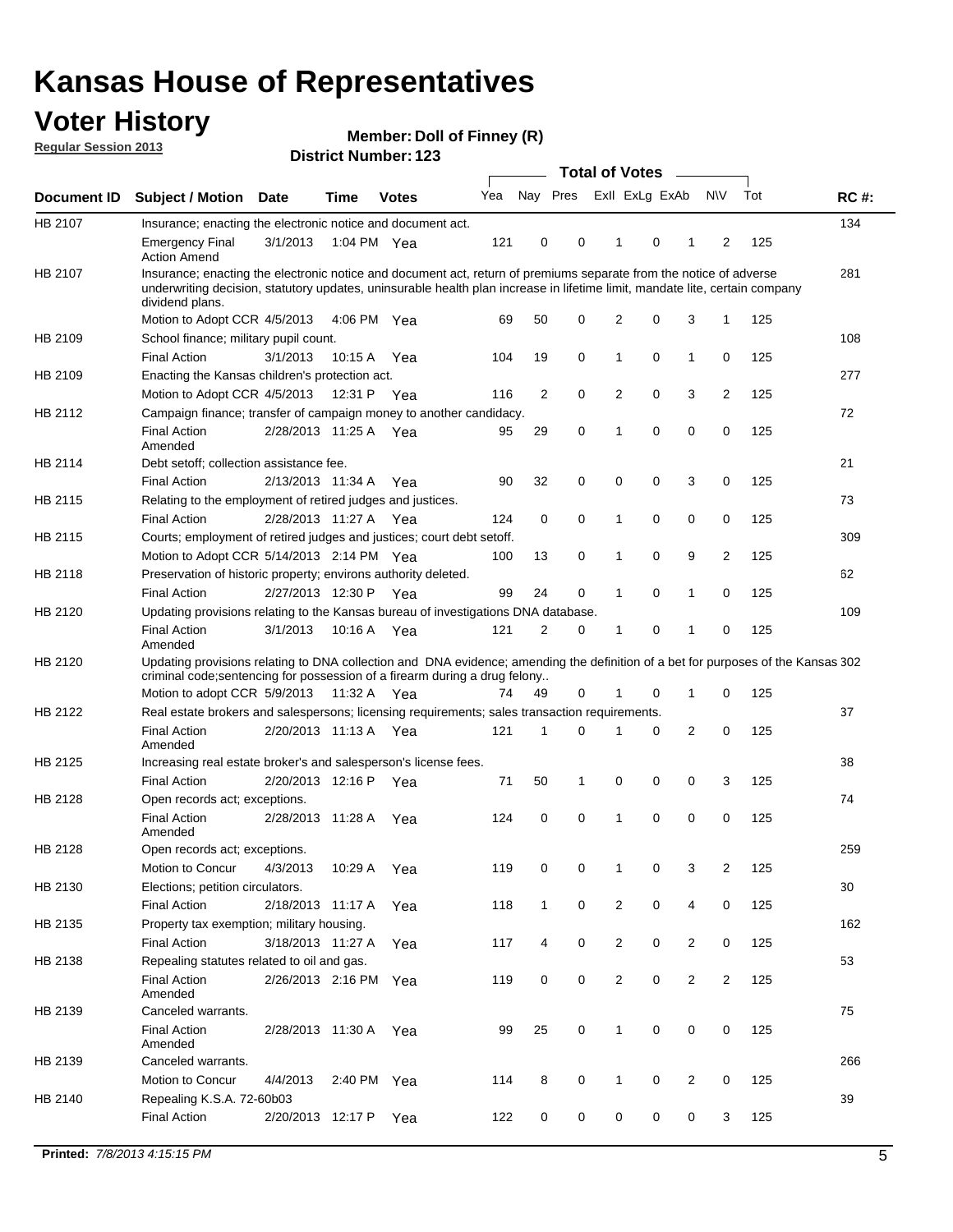**Voter History** 

**Member: Doll of Finney (R)** 

**Regular Session 2013**

|                |                                                                                                                                              |          |                       |              |                             |    | <b>Total of Votes</b> |              |          | $\sim$   |     |     |             |
|----------------|----------------------------------------------------------------------------------------------------------------------------------------------|----------|-----------------------|--------------|-----------------------------|----|-----------------------|--------------|----------|----------|-----|-----|-------------|
|                | Document ID Subject / Motion Date                                                                                                            |          | Time                  | <b>Votes</b> | Yea Nay Pres ExII ExLg ExAb |    |                       |              |          |          | N\V | Tot | <b>RC#:</b> |
| HB 2141        | Repealer; elections process for certain unified school districts.                                                                            |          |                       |              |                             |    |                       |              |          |          |     |     | 24          |
|                | <b>Final Action</b>                                                                                                                          |          | 2/14/2013 11:23 A     | Yea          | 123                         | 0  | 0                     | 0            | 0        | 1        | 1   | 125 |             |
| HB 2142        | Certain educational statutes concerning USD land transfers and higher education loan and grant programs.                                     |          |                       |              |                             |    |                       |              |          |          |     |     | 40          |
|                | <b>Final Action</b>                                                                                                                          |          | 2/20/2013 12:19 P     | Yea          | 122                         | 0  | 0                     | 0            | 0        | 0        | 3   | 125 |             |
| HB 2143        | Repealing outdated provisions relating to the purchase of certain real estate by the department of corrections.                              |          |                       |              |                             |    |                       |              |          |          |     |     | 34          |
|                | <b>Final Action</b>                                                                                                                          |          | 2/20/2013 11:09 A Yea |              | 122                         | 0  | 0                     |              | 0        | 2        | 0   | 125 |             |
| HB 2144        | Repealing unnecessary statutes relating to juveniles.                                                                                        |          |                       |              |                             |    |                       |              |          |          |     |     | 76          |
|                | <b>Final Action</b>                                                                                                                          |          | 2/28/2013 11:32 A Yea |              | 124                         | 0  | 0                     |              | 0        | 0        | 0   | 125 |             |
| <b>HB 2145</b> | Repealing K.S.A. 75-5028; concerning the sale of real estate by the secretary of transportation.                                             |          |                       |              |                             |    |                       |              |          |          |     |     | 35          |
|                | <b>Final Action</b>                                                                                                                          |          | 2/20/2013 11:11 A Yea |              | 122                         | 0  | 0                     |              | 0        | 2        | 0   | 125 |             |
| HB 2146        | Repealing the cancer drug repository program K.S.A. 2012 Supp. 65-1664 through 65-1667 and amending K.S.A. 2012 Supp. 77<br>65-1636.         |          |                       |              |                             |    |                       |              |          |          |     |     |             |
|                | <b>Final Action</b>                                                                                                                          |          | 2/28/2013 11:33 A     | Yea          | 124                         | 0  | 0                     |              | 0        | 0        | 0   | 125 |             |
| HB 2147        | Repealer; use of metric system on certain road signs and markers, moving of heavy vehicles on bridges or culverts, interstate 94<br>bridges. |          |                       |              |                             |    |                       |              |          |          |     |     |             |
|                | <b>Final Action</b>                                                                                                                          | 3/1/2013 |                       | 9:52 AM Yea  | 123                         | 0  | 0                     | 1            | 0        | 1        | 0   | 125 |             |
| HB 2148        | Repealers; postsecondary education scholarship provisions.                                                                                   |          |                       |              |                             |    |                       |              |          |          |     |     | 41          |
|                | <b>Final Action</b>                                                                                                                          |          | 2/20/2013 12:21 P     | Yea          | 106                         | 16 | 0                     | 0            | 0        | 0        | 3   | 125 |             |
| HB 2149        | Repealers; postsecondary education student loans and tuition grants.                                                                         |          |                       |              |                             |    |                       |              |          |          |     |     | 42          |
|                | <b>Final Action</b>                                                                                                                          |          | 2/20/2013 12:22 P     | Yea          | 108                         | 14 | 0                     | 0            | $\Omega$ | $\Omega$ | 3   | 125 |             |
| HB 2149        | Repealing a \$500,000 transfer from highway patrol training center fund to the state general fund.                                           |          |                       |              |                             |    |                       |              |          |          |     |     | 314         |
|                | Motion to Concur                                                                                                                             |          | 5/23/2013 10:22 A Yea |              | 113                         | 0  | 0                     |              | 0        | 8        | 3   | 125 |             |
| HB 2150        | Repealers; workforce development loan program act.                                                                                           |          |                       |              |                             |    |                       |              |          |          |     |     | 78          |
|                | <b>Final Action</b>                                                                                                                          |          | 2/28/2013 11:34 A Yea |              | 94                          | 30 | 0                     | 1            | 0        | 0        | 0   | 125 |             |
| HB 2150        | Senate Substitute for HB 2150 by Committee on Commerce--Concerning the Kansas employment first oversight commission.                         |          |                       |              |                             |    |                       |              |          |          |     |     | 267         |
|                | Motion to Concur                                                                                                                             | 4/4/2013 |                       | 2:44 PM Yea  | 110                         | 12 | 0                     | 1            | 0        | 2        | 0   | 125 |             |
| HB 2151        | Repealers; report on medically underserved areas of the state.                                                                               |          |                       |              |                             |    |                       |              |          |          |     |     | 63          |
|                | <b>Final Action</b>                                                                                                                          |          | 2/27/2013 12:31 P     | Yea          | 123                         | 0  | 0                     | 1            | 0        | 1        | 0   | 125 |             |
| HB 2152        | Repealer: uniform land sales practices act.                                                                                                  |          |                       |              |                             |    |                       |              |          |          |     |     | 36          |
|                | <b>Final Action</b>                                                                                                                          |          | 2/20/2013 11:12 A     | Yea          | 122                         | 0  | 0                     | 1            | 0        | 2        | 0   | 125 |             |
| HB 2153        | Unused medications act; dontating entities.                                                                                                  |          |                       |              |                             |    |                       |              |          |          |     |     | 64          |
|                | <b>Final Action</b><br>Amended                                                                                                               |          | 2/27/2013 12:33 P     | Yea          | 123                         | 0  | 0                     |              | 0        | 1        | 0   | 125 |             |
| HB 2154        | Senate Substitute for HB 2154 by Committee on Public Health and Welfare--Cosmetology; relating to licensure and renewal of 31                |          |                       |              |                             |    |                       |              |          |          |     |     |             |
|                | persons, salons and clinics.                                                                                                                 |          |                       |              |                             |    |                       |              |          |          |     |     |             |
|                | <b>Final Action</b><br>Amended                                                                                                               |          | 2/18/2013 11:19 A     | Yea          | 119                         | 0  | 0                     | 2            | 0        |          | 0   | 125 |             |
| HB 2155        | Cosmetology; relating to licensure and renewal.                                                                                              |          |                       |              |                             |    |                       |              |          |          |     |     | 32          |
|                | <b>Final Action</b><br>Amended                                                                                                               |          | 2/18/2013 11:21 A Yea |              | 119                         | 0  | 0                     | 2            | 0        | 4        | 0   | 125 |             |
| HB 2156        | Repealers; school finance; area vocational school fund; local effort as applied to U.S.D. No. 450                                            |          |                       |              |                             |    |                       |              |          |          |     |     | 43          |
|                | <b>Final Action</b>                                                                                                                          |          | 2/20/2013 12:23 P     | Yea          | 122                         | 0  | 0                     | 0            | 0        | 0        | 3   | 125 |             |
| HB 2160        | Quality care assessment on skilled nursing care facilities.                                                                                  |          |                       |              |                             |    |                       |              |          |          |     |     | 144         |
|                | <b>Final Action</b>                                                                                                                          | 3/7/2013 | 12:13 P               | Yea          | 100                         | 21 | 0                     | $\mathbf{1}$ | 0        | 3        | 0   | 125 |             |
| HB 2162        | Prohibition on use of state appropriated moneys to lobby relating to gun control at federal, state and local ogvernment level.               |          |                       |              |                             |    |                       |              |          |          |     |     | 79          |
|                | <b>Final Action</b><br>Amended                                                                                                               |          | 2/28/2013 11:36 A Yea |              | 120                         | 4  | 0                     | 1            | 0        | 0        | 0   | 125 |             |
| HB 2162        | Prohibition on use of state appropriated moneys to lobby at federal, state and local government levels relating to gun control.              |          |                       |              |                             |    |                       |              |          |          |     |     | 312         |
|                | Motion to adopt CCR 5/21/2013 2:52 PM Yea                                                                                                    |          |                       |              | 83                          | 28 | 0                     | 1            | $\Omega$ | 13       | 0   | 125 |             |
| HB 2163        | Relating to garnishment proceedings.                                                                                                         |          |                       |              |                             |    |                       |              |          |          |     |     | 80          |
|                | <b>Final Action</b>                                                                                                                          |          | 2/28/2013 11:37 A Yea |              | 124                         | 0  | 0                     | $\mathbf{1}$ | 0        | 0        | 0   | 125 |             |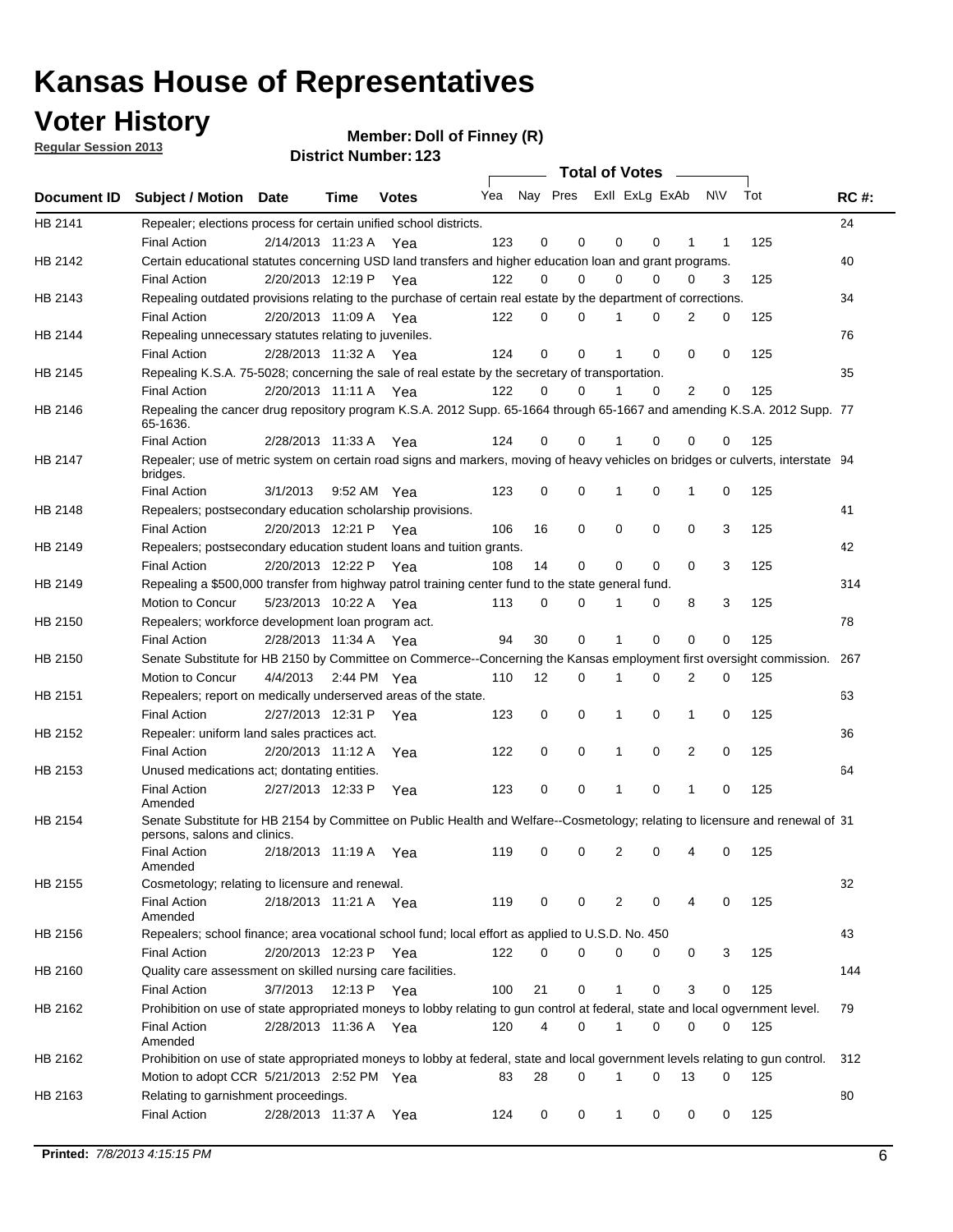### **Voter History**

**Member: Doll of Finney (R)** 

**Regular Session 2013**

|             |                                                                                                                                                                                                                                    |                       |             |              |     |                         |          | <b>Total of Votes</b> |          | $\sim$         |            |     |             |
|-------------|------------------------------------------------------------------------------------------------------------------------------------------------------------------------------------------------------------------------------------|-----------------------|-------------|--------------|-----|-------------------------|----------|-----------------------|----------|----------------|------------|-----|-------------|
| Document ID | <b>Subject / Motion Date</b>                                                                                                                                                                                                       |                       | Time        | <b>Votes</b> | Yea | Nay Pres Exll ExLg ExAb |          |                       |          |                | <b>NIV</b> | Tot | <b>RC#:</b> |
| HB 2164     | Relating to jurors; information disqualifying prospective juror from jury service.                                                                                                                                                 |                       |             |              |     |                         |          |                       |          |                |            |     | 47          |
|             | <b>Final Action</b>                                                                                                                                                                                                                | 2/25/2013 12:12 P Nay |             |              | 75  | 45                      | 0        | 0                     | 0        | 0              | 5          | 125 |             |
| HB 2164     | Amended<br>Juries and grand juries.                                                                                                                                                                                                |                       |             |              |     |                         |          |                       |          |                |            |     | 284         |
|             | Motion to Adopt CCR 4/5/2013                                                                                                                                                                                                       |                       | 5:53 PM     | Nay          | 92  | 28                      | 0        | 2                     | 0        | $\overline{2}$ | 1          | 125 |             |
| HB 2166     | Sub HB 2166 by Committee on Judiciary -- Relating to the medical assistance recovery program.                                                                                                                                      |                       |             |              |     |                         |          |                       |          |                |            |     | 165         |
|             | Final Action Sub Bill 3/19/2013 10:34 A Yea                                                                                                                                                                                        |                       |             |              | 112 | 11                      | 0        | 1                     | 0        | 1              | 0          | 125 |             |
|             | Amended                                                                                                                                                                                                                            |                       |             |              |     |                         |          |                       |          |                |            |     |             |
| HB 2167     | Establishing Native American legislative day at the capitol.                                                                                                                                                                       |                       |             |              |     |                         |          |                       |          |                |            |     | 54          |
|             | <b>Final Action</b>                                                                                                                                                                                                                | 2/26/2013 2:17 PM Yea |             |              | 119 | 0                       | 0        | 2                     | 0        | 2              | 2          | 125 |             |
| HB 2167     | Senate Substitute for HB 2167 by Committee on Federal and State Affairs -- Concerning fireworks; regulations thereof.                                                                                                              |                       |             |              |     |                         |          |                       |          |                |            |     | 261         |
|             | <b>Motion to Concur</b>                                                                                                                                                                                                            | 4/4/2013              | 11:11 A     | Yea          | 100 | 23                      | 0        | 1                     | 0        | 1              | 0          | 125 |             |
| HB 2169     | Allowing for proceedings to determine final disposition of prisoner's pending probation revocations.                                                                                                                               |                       |             |              |     |                         |          |                       |          |                |            |     | 49          |
|             | <b>Final Action</b>                                                                                                                                                                                                                | 2/26/2013 2:10 PM Yea |             |              | 119 | 0                       | 0        | 0                     | 0        | 0              | 6          | 125 |             |
| HB 2170     | Concerning sentencing dispositions, probation and postrelease supervision.                                                                                                                                                         |                       |             |              |     |                         |          |                       |          |                |            |     | 110         |
|             | <b>Final Action</b><br>Amended                                                                                                                                                                                                     | 3/1/2013              | 10:23 A     | Yea          | 79  | 44                      | 0        | 1                     | 0        | 1              | 0          | 125 |             |
| HB 2170     | Concerning sentencing dispositions, probation and postrelease supervision.                                                                                                                                                         |                       |             |              |     |                         |          |                       |          |                |            |     | 256         |
|             | Motion to Concur                                                                                                                                                                                                                   | 4/1/2013              | 10:54 A Yea |              | 75  | 44                      | 0        | 1                     | 0        | $\overline{2}$ | 3          | 125 |             |
| HB 2172     | Cemeteries; cemetery corporations and cemetery merchandise.                                                                                                                                                                        |                       |             |              |     |                         |          |                       |          |                |            |     | 81          |
|             | <b>Final Action</b><br>Amended                                                                                                                                                                                                     | 2/28/2013 11:38 A Yea |             |              | 124 | 0                       | $\Omega$ | 1                     | $\Omega$ | $\Omega$       | 0          | 125 |             |
| HB 2176     | The Eisenhower foundation license plate.                                                                                                                                                                                           |                       |             |              |     |                         |          |                       |          |                |            |     | 57          |
|             | <b>Final Action</b>                                                                                                                                                                                                                | 2/27/2013 12:11 P     |             | Yea          | 112 | 11                      | 0        | 0                     | 0        | 1              | 1          | 125 |             |
| HB 2177     | Relating to motor carriers; concerning safety rules and regulations; certificates of convenience and necessity; transportation of 55<br>certain materials.                                                                         |                       |             |              |     |                         |          |                       |          |                |            |     |             |
|             | <b>Final Action</b><br>Amended                                                                                                                                                                                                     | 2/26/2013 2:18 PM Yea |             |              | 119 | 0                       | 0        | 2                     | 0        | 2              | 2          | 125 |             |
| HB 2179     | Amending the secretary of labor's role of taking assignment of wage claims.                                                                                                                                                        |                       |             |              |     |                         |          |                       |          |                |            |     | 111         |
|             | <b>Final Action</b><br>Amended                                                                                                                                                                                                     | 3/1/2013              | 10:24 A Yea |              | 87  | 36                      | 0        | 1                     | 0        | 1              | 0          | 125 |             |
| HB 2181     | Authorizing licensing bodies to accept certain online distance education courses towards licensure for military service member 55<br>applicants                                                                                    |                       |             |              |     |                         |          |                       |          |                |            |     |             |
|             | <b>Final Action</b>                                                                                                                                                                                                                | 2/27/2013 12:34 P     |             | Yea          | 123 | 0                       | 0        | 1                     | 0        | 1              | 0          | 125 |             |
| HB 2182     | Relating to grand juries.                                                                                                                                                                                                          |                       |             |              |     |                         |          |                       |          |                |            |     | 152         |
|             | <b>Final Action</b><br>Amended                                                                                                                                                                                                     | 3/13/2013 11:20 A     |             | Yea          | 100 | 24                      | 0        | 0                     | 0        | 1              | 0          | 125 |             |
| HB 2183     | Substitute HB 2183 by Committee on Health and Human Services - - designation and control of infectious and contagious<br>diseases.                                                                                                 |                       |             |              |     |                         |          |                       |          |                |            |     | 112         |
|             | Final Action Sub Bill 3/1/2013<br>Amended                                                                                                                                                                                          |                       | 10:26 A Yea |              | 122 | $\mathbf{1}$            | 0        | $\mathbf{1}$          | 0        | $\mathbf{1}$   | 0          | 125 |             |
| HB 2183     | Substitute HB 2183 by Committee on Health and Human Services -- department of health and environment statutory duties<br>and functions, infectious and contagious diseases, laboratory services, health information technology and |                       |             |              |     |                         |          |                       |          |                |            |     | 297         |
|             | Motion to Adopt CCR 4/5/2013                                                                                                                                                                                                       |                       | 9:37 PM Yea |              | 120 | 0                       | 0        | 2                     | 0        | 2              | 1          | 125 |             |
| HB 2185     | Consolidation of citites and counties; dual majority vote.                                                                                                                                                                         |                       |             |              |     |                         |          |                       |          |                |            |     | 113         |
|             | <b>Final Action</b><br>Amended                                                                                                                                                                                                     | 3/1/2013              | 10:27 A     | Nav          | 119 | 4                       | 0        | $\mathbf{1}$          | 0        | $\mathbf{1}$   | 0          | 125 |             |
| HB 2193     | Public facilities; accessiblity standards for disabled persons.                                                                                                                                                                    |                       |             |              |     |                         |          |                       |          |                |            |     | 145         |
|             | Final Action                                                                                                                                                                                                                       | 3/7/2013              | 12:14 P     | Yea          | 121 | 0                       | 0        | 1                     | 0        | 3              | 0          | 125 |             |
| HB 2195     | Claims against the state; 2012 Joint Committee recommendations.                                                                                                                                                                    |                       |             |              |     |                         |          |                       |          |                |            |     | 146         |
|             | <b>Final Action</b><br>Amended                                                                                                                                                                                                     | 3/7/2013              | 12:16 P Yea |              | 110 | 10                      | 0        | 1                     | 0        | 3              | 1          | 125 |             |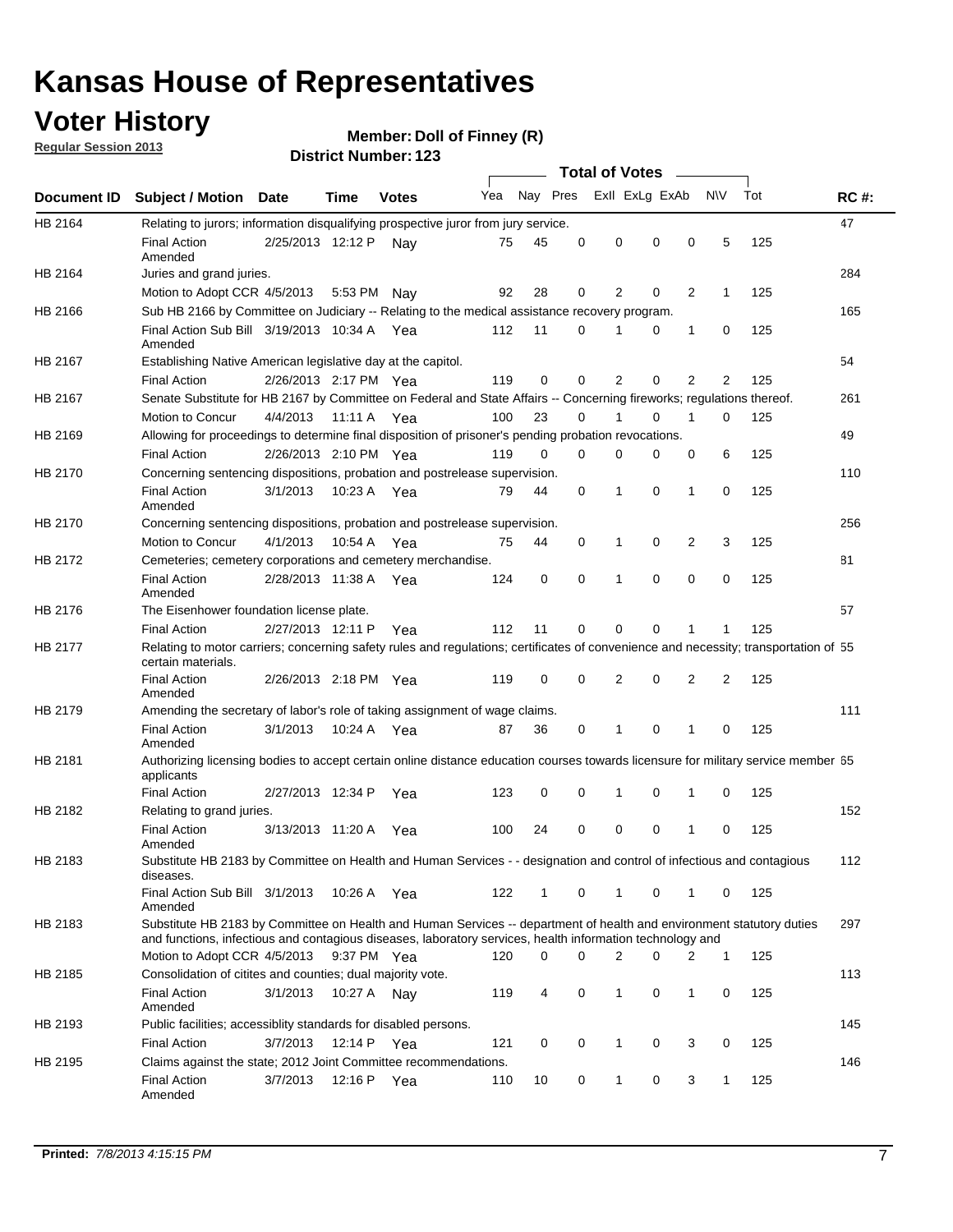### **Voter History**

**Member: Doll of Finney (R)** 

**Regular Session 2013**

|                |                                                                                                                                                                                                                |                       |               |              |     |             |   | <b>Total of Votes</b>   |   | $\sim$         |                |     |     |
|----------------|----------------------------------------------------------------------------------------------------------------------------------------------------------------------------------------------------------------|-----------------------|---------------|--------------|-----|-------------|---|-------------------------|---|----------------|----------------|-----|-----|
| Document ID    | <b>Subject / Motion Date</b>                                                                                                                                                                                   |                       | Time          | <b>Votes</b> | Yea |             |   | Nay Pres Exll ExLg ExAb |   |                | <b>NV</b>      | Tot | RC# |
| HB 2197        | Kansas state high school activities association; membership of board of directors and executive board.                                                                                                         |                       |               |              |     |             |   |                         |   |                |                |     | 249 |
|                | <b>Emergency Final</b><br><b>Action Amend</b>                                                                                                                                                                  | 3/26/2013 8:46 PM Nav |               |              | 69  | 53          | 0 | 1                       | 0 | 2              | 0              | 125 |     |
| HB 2199        | Second amendment protection act.                                                                                                                                                                               |                       |               |              |     |             |   |                         |   |                |                |     | 157 |
|                | <b>Final Action</b><br>Amended                                                                                                                                                                                 | 3/14/2013 11:34 A     |               | Yea          | 94  | 29          | 0 | 0                       | 0 | 2              | 0              | 125 |     |
| HB 2199        | Senate Substitute for HB 2199 by Committee on Federal and State Affairs--Secretary of Administration; successor; diretor of<br>accounts and reports; certain rules and regulations; Kansas liquor control act. |                       |               |              |     |             |   |                         |   |                |                |     | 313 |
|                | Motion to adopt CCR 5/22/2013 2:17 PM Yea                                                                                                                                                                      |                       |               |              | 89  | 23          | 0 | 1                       | 0 | 12             | 0              | 125 |     |
| HB 2200        | Executive chief information technology officer; office of information tehcnology services.                                                                                                                     |                       |               |              |     |             |   |                         |   |                |                |     | 114 |
|                | <b>Final Action</b><br>Amended                                                                                                                                                                                 | 3/1/2013              | 10:28 A Yea   |              | 121 | 2           | 0 | 1                       | 0 | 1              | 0              | 125 |     |
| HB 2201        | Telecommunications; regulation by the state corporation commission and distributions from the Kansas universal service<br>fund.                                                                                |                       |               |              |     |             |   |                         |   |                |                |     | 33  |
|                | <b>Final Action</b><br>Amended                                                                                                                                                                                 | 2/18/2013 11:24 A     |               | Yea          | 118 | 1           | 0 | 2                       | 0 | 4              | 0              | 125 |     |
| HB 2201        | Telecommunications; regulation by the state corporation commission and distributions from the Kansas universal service<br>fund.                                                                                |                       |               |              |     |             |   |                         |   |                |                |     | 278 |
|                | Motion to Adopt CCR 4/5/2013                                                                                                                                                                                   |                       | 12:57 P       | Yea          | 99  | 20          | 0 | 2                       | 0 | 3              | 1              | 125 |     |
| HB 2202        | Providing automatic relief from certain motor carrier restrictions upon the governor's declaration of emergency.                                                                                               |                       |               |              |     |             |   |                         |   |                |                |     | 44  |
|                | <b>Final Action</b><br>Amended                                                                                                                                                                                 | 2/20/2013 12:25 P     |               | Yea          | 122 | 0           | 0 | $\Omega$                | 0 | 0              | 3              | 125 |     |
| HB 2203        | Relating to exercise of religion.                                                                                                                                                                              |                       |               |              |     |             |   |                         |   |                |                |     | 115 |
|                | <b>Final Action</b><br>Amended                                                                                                                                                                                 | 3/1/2013              | 10:31 A       | Nav          | 109 | 14          | 0 | 1                       | 0 | 1              | 0              | 125 |     |
| HB 2203        | Relating to exercise of religion.                                                                                                                                                                              |                       |               |              |     |             |   |                         |   |                |                |     | 200 |
|                | Motion to Concur                                                                                                                                                                                               | 3/25/2013 9:41 AM Yea |               |              | 109 | 12          | 0 | 2                       | 0 | 2              | 0              | 125 |     |
| HB 2204        | Relating to redemption of real property.                                                                                                                                                                       |                       |               |              |     |             |   |                         |   |                |                |     | 116 |
|                | <b>Final Action</b><br>Amended                                                                                                                                                                                 | 3/1/2013              | 10:32 A Yea   |              | 123 | 0           | 0 | 1                       | 0 | 1              | 0              | 125 |     |
| HB 2204        | Extending the judicial branch surcharge for two years.                                                                                                                                                         |                       |               |              |     |             |   |                         |   |                |                |     | 308 |
|                | Motion to adopt CCR 5/13/2013 10:38 A                                                                                                                                                                          |                       |               | Yea          | 121 | 1           | 0 | 0                       | 0 | 3              | 0              | 125 |     |
| HB 2205        | Adoption hearings; time and waiver of notice.                                                                                                                                                                  |                       |               |              |     |             |   |                         |   |                |                |     | 117 |
|                | <b>Final Action</b><br>Amended                                                                                                                                                                                 | 3/1/2013              | 10:33 A       | Yea          | 123 | $\mathbf 0$ | 0 | 1                       | 0 | 1              | 0              | 125 |     |
| <b>HB 2207</b> | Substitute HB 2207 by Committee on Agriculture and Natural Resources--Amending provisions relating to the regulation and<br>certification of animal feeding facilities.                                        |                       |               |              |     |             |   |                         |   |                |                |     | 56  |
|                | Final Action Sub Bill 2/26/2013 2:20 PM Yea                                                                                                                                                                    |                       |               |              | 119 | 0           | 0 | 2                       | 0 | $\overline{2}$ | 2              | 125 |     |
| HB 2207        | Substitute HB 2207 by Committee on Agriculture and Natural Resources--Amending provisions relating to the regulation and<br>certification of animal feeding facilities.                                        |                       |               |              |     |             |   |                         |   |                |                |     | 257 |
|                | Motion to Concur                                                                                                                                                                                               | 4/1/2013              | 2:23 PM $Yea$ |              | 119 | 0           | 0 |                         | 0 | 3              | 2              | 125 |     |
| HB 2209        | Amendments to the Kansas offender registration act.                                                                                                                                                            |                       |               |              |     |             |   |                         |   |                |                |     | 66  |
|                | <b>Final Action</b><br>Amended                                                                                                                                                                                 | 2/27/2013 12:35 P Yea |               |              | 123 | 0           | 0 | 1                       | 0 | $\mathbf{1}$   | 0              | 125 |     |
| HB 2210        | Elections; change of party affiliation.                                                                                                                                                                        |                       |               |              |     |             |   |                         |   |                |                |     | 132 |
|                | <b>Emergency Final</b><br><b>Action Amend</b>                                                                                                                                                                  | 3/1/2013              | 1:02 PM Nay   |              | 72  | 49          | 0 | 1                       | 0 | 1              | $\overline{2}$ | 125 |     |
| HB 2212        | Concerning the requirements to receiving a service grant through the veterans claims assistance program.                                                                                                       |                       |               |              |     |             |   |                         |   |                |                |     | 118 |
|                | <b>Final Action</b>                                                                                                                                                                                            | 3/1/2013              | 10:34 A       | Yea          | 123 | 0           | 0 | 1                       | 0 | 1              | 0              | 125 |     |
| HB 2213        | Member elections and retirement benefit determinations and one-time payments under KPERS act of 2015.                                                                                                          |                       |               |              |     |             |   |                         |   |                |                |     | 27  |
|                | <b>Final Action</b><br>Amended                                                                                                                                                                                 | 2/15/2013 11:19 A     |               | ExII         | 115 | 0           | 0 | 2                       | 2 | 3              | 3              | 125 |     |
| HB 2213        | Member elections and retirement benefit determinations and one-time payments under KPERS act of 2015.                                                                                                          |                       |               |              |     |             |   |                         |   |                |                |     | 311 |
|                | Motion to adopt CCR 5/20/2013 2:11 PM Yea                                                                                                                                                                      |                       |               |              | 104 | 0           | 0 | $\mathbf{1}$            | 0 | 16             | 4              | 125 |     |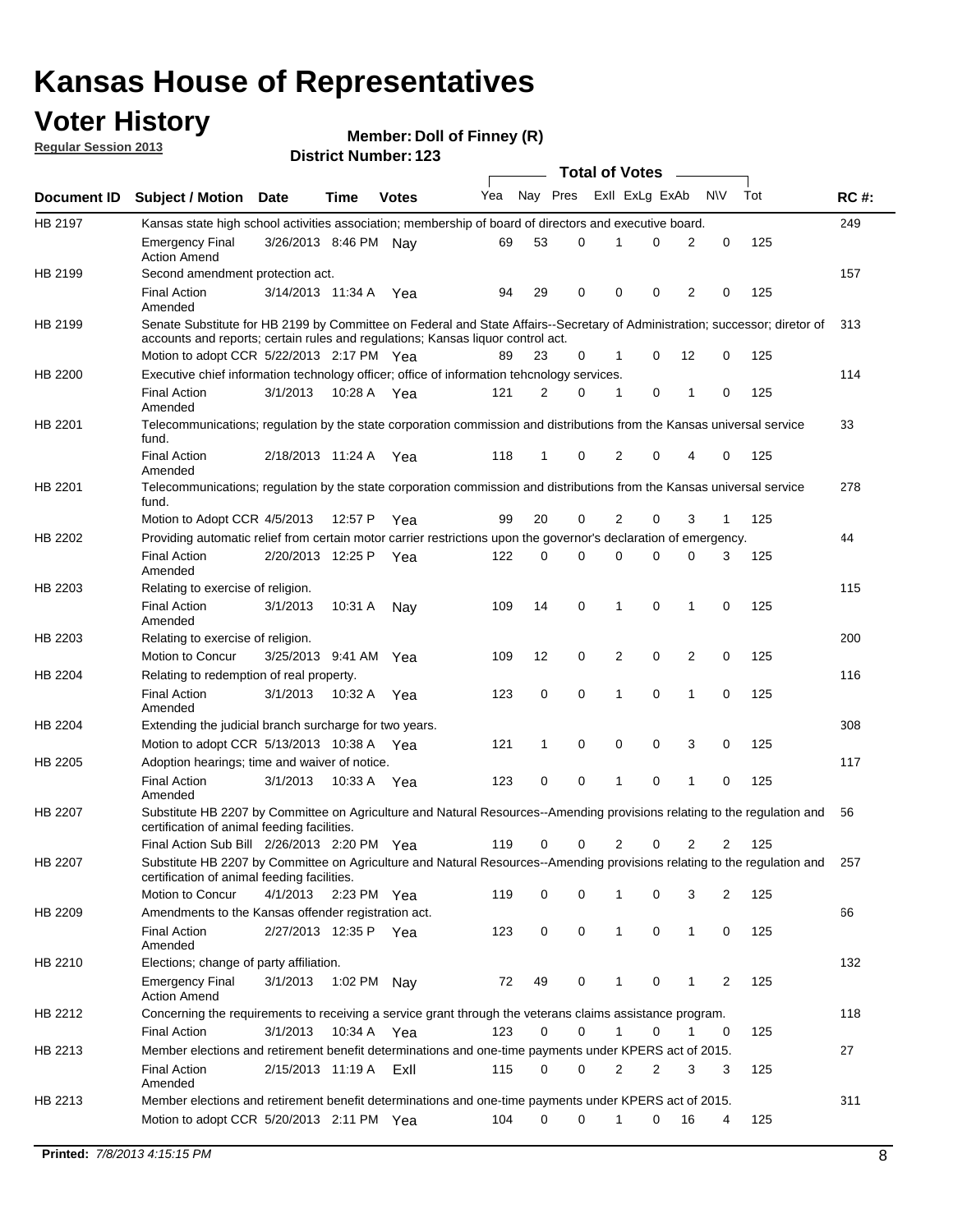### **Voter History**

**Member: Doll of Finney (R)** 

**Regular Session 2013**

|             |                                                                                                                                                                                                               |                       |               |              |     |          |          | <b>Total of Votes</b> |          | $\overline{\phantom{a}}$ |           |     |             |
|-------------|---------------------------------------------------------------------------------------------------------------------------------------------------------------------------------------------------------------|-----------------------|---------------|--------------|-----|----------|----------|-----------------------|----------|--------------------------|-----------|-----|-------------|
| Document ID | Subject / Motion Date                                                                                                                                                                                         |                       | <b>Time</b>   | <b>Votes</b> | Yea | Nay Pres |          | Exll ExLg ExAb        |          |                          | <b>NV</b> | Tot | <b>RC#:</b> |
| HB 2216     | Repealing certain joint committees and amending related statutes; amending the joint committees on special claims against<br>the state.                                                                       |                       |               |              |     |          |          |                       |          |                          |           |     | 119         |
|             | <b>Final Action</b><br>Amended                                                                                                                                                                                | 3/1/2013              | 10:36 A       | Yea          | 91  | 32       | 0        | 1                     | 0        | 1                        | 0         | 125 |             |
| HB 2216     | Repealing certain joint committees and amending related statutes; amending the joint committees on special claims against<br>the state.                                                                       |                       |               |              |     |          |          |                       |          |                          |           |     | 323         |
|             | Motion to adopt CCR 6/2/2013                                                                                                                                                                                  |                       | 12:18 A       | Nav          | 81  | 28       | 0        | 1                     | 0        | 6                        | 9         | 125 |             |
| HB 2217     | Creating the crime of female genital mutilation and setting the penalty.                                                                                                                                      |                       |               |              |     |          |          |                       |          |                          |           |     | 120         |
|             | <b>Final Action</b><br>Amended                                                                                                                                                                                | 3/1/2013              | 10:37 A Yea   |              | 123 | 0        | 0        | 1                     | 0        | 1                        | 0         | 125 |             |
| HB 2218     | Driving under the influence of alcohol or drugs; tests; implied consent; administrative hearings.                                                                                                             |                       |               |              |     |          |          |                       |          |                          |           |     | 82          |
|             | <b>Final Action</b>                                                                                                                                                                                           | 2/28/2013 11:40 A Yea |               |              | 124 | 0        | $\Omega$ |                       | $\Omega$ | 0                        | 0         | 125 |             |
| HB 2218     | Driving under the influence of alcohol or drugs; boating under the influence of alcohol or drugs; tests; implied consent;<br>administrative hearings; aggravated battery DUI.<br>Motion to adopt CCR 5/9/2013 |                       | 11:46 A Yea   |              | 120 | 2        | 0        | 1                     | 0        | 1                        | 1         | 125 | 303         |
| HB 2221     | Enacting the equal access act; school employees; professional employees organization.                                                                                                                         |                       |               |              |     |          |          |                       |          |                          |           |     | 83          |
|             | <b>Final Action</b>                                                                                                                                                                                           | 2/28/2013 11:42 A     |               |              | 71  | 53       | 0        | 1                     | 0        | 0                        | 0         | 125 |             |
|             |                                                                                                                                                                                                               |                       |               | Nay          |     |          |          |                       |          |                          |           |     | 141         |
| HB 2222     | School districts; bullying policies.<br>Emergency Final<br><b>Action Amend</b>                                                                                                                                | 3/1/2013              | 1:13 PM $Yea$ |              | 119 | 1        | 1        | 1                     | 0        | 1                        | 2         | 125 |             |
| HB 2228     | Decreased employer payments to group insurance reserve fund for KPERS plan of death and long-term disability benefits<br>during fiscal years 2014 and 2015.                                                   |                       |               |              |     |          |          |                       |          |                          |           |     | 28          |
|             | <b>Final Action</b><br>Amended                                                                                                                                                                                | 2/15/2013 11:21 A     |               | ExII         | 115 | 0        | 0        | 2                     | 2        | 3                        | 3         | 125 |             |
| HB 2231     | Substitute HB 2231 by Committee on Appropriations - Appropriations for FY 2014, FY 2015, FY 2016, FY 2017 and FY 2018 177<br>for various state agencies; capital improvement projects.                        |                       |               |              |     |          |          |                       |          |                          |           |     |             |
|             | Final Action Sub Bill 3/20/2013 10:29 A Nay<br>Amended                                                                                                                                                        |                       |               |              | 68  | 55       | 0        | 1                     | 0        | 1                        | 0         | 125 |             |
| HB 2234     | Contracts between the Kansas turnpike authority and the Kansas department of transportation.                                                                                                                  |                       |               |              |     |          |          |                       |          |                          |           |     | 151         |
|             | <b>Final Action</b><br>Amended                                                                                                                                                                                | 3/11/2013 11:16 A     |               | Yea          | 81  | 41       | 0        | 0                     | 1        | 2                        | 0         | 125 |             |
| HB 2234     | Naming the secretary of transportation as the director of operations of the Kansas turnpike authority; pertaining to certain<br>contracts between the authority and the department of transportation.         |                       |               |              |     |          |          |                       |          |                          |           |     | 299         |
|             | Motion to Adopt CCR 4/5/2013                                                                                                                                                                                  |                       | 10:12 P Yea   |              | 76  | 44       | 0        | 2                     | 0        | 2                        | 1         | 125 |             |
| HB 2244     | Taxation of watercraft.<br><b>Emergency Final</b>                                                                                                                                                             | 3/26/2013 8:49 PM Yea |               |              | 107 | 15       | 0        | 1                     | 0        | 2                        | 0         | 125 | 250         |
|             | <b>Action Amend</b>                                                                                                                                                                                           |                       |               |              |     |          |          |                       |          |                          |           |     |             |
| HB 2249     | City annexation of fire district land; double taxation; refund.                                                                                                                                               |                       |               |              |     |          |          |                       |          |                          |           |     | 121         |
|             | Final Action<br>Amended                                                                                                                                                                                       | 3/1/2013 10:39 A Yea  |               |              | 101 | 22       | 0        | $\mathbf{1}$          | $\cap$   | 1                        | $\Omega$  | 125 |             |
| HB 2249     | Certain property issues; fire districts; historic preservation; solid waste.                                                                                                                                  |                       |               |              |     |          |          |                       |          |                          |           |     | 310         |
|             | Motion to Adopt CCR 5/17/2013 10:25 A Yea                                                                                                                                                                     |                       |               |              | 92  | 18       | 0        |                       | 0        | 14                       | 0         | 125 |             |
| HB 2252     | Eliminating the statute of limitations for prosecutions of rape and aggravated criminal sodomy.                                                                                                               |                       |               |              |     |          |          |                       |          |                          |           |     | 122         |
|             | <b>Final Action</b>                                                                                                                                                                                           | 3/1/2013              | 10:40 A Yea   |              | 123 | $\Omega$ | 0        |                       | 0        | 1                        | 0         | 125 |             |
|             | Amended                                                                                                                                                                                                       |                       |               |              |     |          |          |                       |          |                          |           |     |             |
| HB 2253     | Abortion; prohibiting funding for abortion services; amending late-term abortion and woman's- right-to-know statutes.                                                                                         |                       |               |              |     |          |          |                       |          |                          |           |     | 178         |
|             | <b>Final Action</b><br>Amended                                                                                                                                                                                | 3/20/2013 10:31 A Yea |               |              | 92  | 31       | 0        | 1                     | 0        | 1                        | 0         | 125 |             |
| HB 2253     | Abortion; prohibiting funding for abortion services; amending late-term abortion and woman's- right-to-know statutes.                                                                                         |                       |               |              |     |          |          |                       |          |                          |           |     | 301         |
|             | Motion to Adopt CCR 4/5/2013                                                                                                                                                                                  |                       | 10:34 P Yea   |              | 90  | 30       | 0        | 2                     | 0        | 2                        | 1         | 125 |             |
| HB 2255     | Economic development; investments in telecommunications machinery and equipment.                                                                                                                              |                       |               |              |     |          |          |                       |          |                          |           |     | 142         |
|             | EFA Sub Bill<br>Amended                                                                                                                                                                                       | 3/1/2013              | 1:15 PM Yea   |              | 116 | 5        | 0        | -1                    | 0        | 1                        | 2         | 125 |             |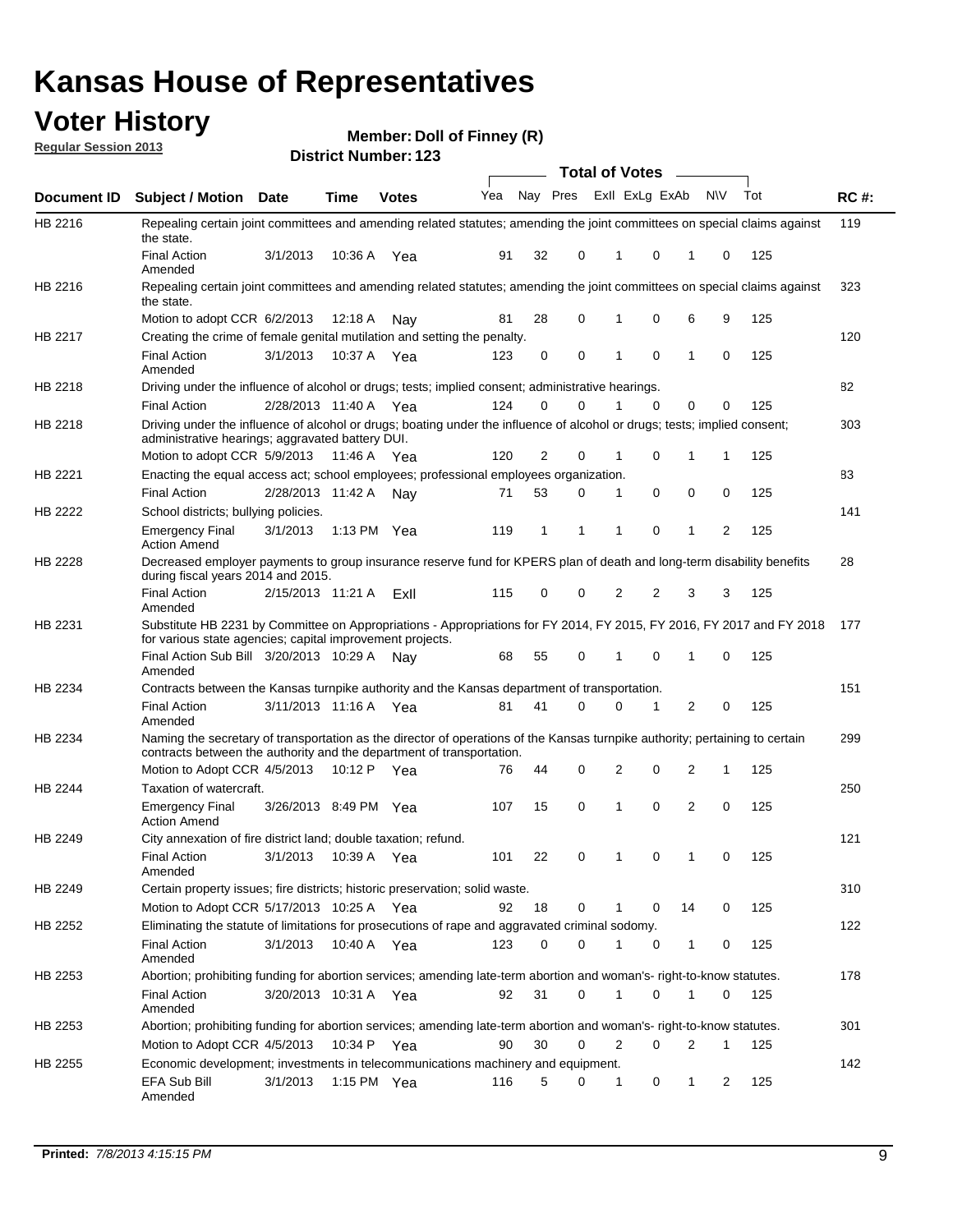### **Voter History**

**Member: Doll of Finney (R)** 

**Regular Session 2013**

|                    |                                                                                                                                                                                       |                       |             |              |     |                         |          | <b>Total of Votes</b> |   | $\frac{1}{2}$ |                |     |     |
|--------------------|---------------------------------------------------------------------------------------------------------------------------------------------------------------------------------------|-----------------------|-------------|--------------|-----|-------------------------|----------|-----------------------|---|---------------|----------------|-----|-----|
| <b>Document ID</b> | <b>Subject / Motion Date</b>                                                                                                                                                          |                       | <b>Time</b> | <b>Votes</b> | Yea | Nay Pres Exll ExLg ExAb |          |                       |   |               | <b>NV</b>      | Tot | RC# |
| HB 2259            | Domestic relations; relating to dissolution of marriage;                                                                                                                              |                       |             |              |     |                         |          |                       |   |               |                |     | 58  |
|                    | <b>Final Action</b>                                                                                                                                                                   | 2/27/2013 12:12 P     |             | Yea          | 123 | 0                       | 0        | 1                     | 0 | 1             | 0              | 125 |     |
| HB 2261            | Authorizing the expenditure of unencumbered balances held by school district; removing the cap for contingency reserve<br>fund.                                                       |                       |             |              |     |                         |          |                       |   |               |                |     | 48  |
|                    | <b>Final Action</b><br>Amended                                                                                                                                                        | 2/25/2013 12:13 P     |             | Yea          | 120 | 0                       | 0        | 0                     | 0 | 0             | 5              | 125 |     |
| HB 2261            | School districts; expenditure of unencumbered bala ces; removing the cap for contingency reserve fund; establishing celebrate 305<br>freedom week; bullying policies. ies.            |                       |             |              |     |                         |          |                       |   |               |                |     |     |
|                    | Motion to adopt CCR 5/9/2013                                                                                                                                                          |                       | 2:25 PM Yea |              | 119 | 1                       | 0        | 1                     | 0 | 4             | 0              | 125 |     |
| HB 2262            | Substitute HB 2262 by Committee on Appropriations - Amending the percentage amount that is deposited into the oil and gas 210<br>valuation depletion trust fund from 12.41% to 8.25%. |                       |             |              |     |                         |          |                       |   |               |                |     |     |
|                    | Final Action Sub Bill 3/26/2013 9:58 AM Yea                                                                                                                                           |                       |             |              | 96  | 23                      | 0        |                       | 0 | 5             | 0              | 125 |     |
| HB 2267            | Income tax, credits, high performance incentive program; subtraction modifications, certain expenses related to living dinor<br>organ donations.                                      |                       |             |              |     |                         |          |                       |   |               |                |     | 252 |
|                    | <b>Emergency Final</b><br><b>Action Amend</b>                                                                                                                                         | 3/26/2013 8:52 PM Yea |             |              | 106 | 16                      | 0        | 1                     | 0 | 2             | 0              | 125 |     |
| HB 2269            | John Bower memorial highway.                                                                                                                                                          |                       |             |              |     |                         |          |                       |   |               |                |     | 84  |
|                    | <b>Final Action</b><br>Amended                                                                                                                                                        | 2/28/2013 11:44 A     |             | Yea          | 114 | 10                      | 0        | $\mathbf 1$           | 0 | 0             | 0              | 125 |     |
| HB 2272            | Exempting IRB-purchased property from property taxatin without state ownerhsip requirement.                                                                                           |                       |             |              |     |                         |          |                       |   |               |                |     | 123 |
|                    | <b>Final Action</b>                                                                                                                                                                   | 3/1/2013              | 10:41 A     | Yea          | 123 | 0                       | 0        | 1                     | 0 | $\mathbf{1}$  | 0              | 125 |     |
| HB 2278            | Creating a penalty enhancement for the theft or burglary of a firearm.                                                                                                                |                       |             |              |     |                         |          |                       |   |               |                |     | 135 |
|                    | <b>Emergency Final</b><br><b>Action Amend</b>                                                                                                                                         | 3/1/2013              | 1:06 PM Yea |              | 117 | 4                       | 0        | 1                     | 0 | 1             | $\overline{2}$ | 125 |     |
| HB 2280            | School districts; establishing celebrate freedom week and related curriculum.                                                                                                         |                       |             |              |     |                         |          |                       |   |               |                |     | 140 |
|                    | <b>Emergency Final</b><br><b>Action Amend</b>                                                                                                                                         | 3/1/2013              | 1:12 PM Nay |              | 95  | 25                      | 1        | 1                     | 0 | 1             | 2              | 125 |     |
| HB 2294            | Kansas uniform securities act.                                                                                                                                                        |                       |             |              |     |                         |          |                       |   |               |                |     | 124 |
|                    | <b>Final Action</b>                                                                                                                                                                   | 3/1/2013              | 10:42 A     | Yea          | 123 | 0                       | 0        | 1                     | 0 | 1             | 0              | 125 |     |
| HB 2296            | Campaign finance; permitted uses of campaign funds.                                                                                                                                   |                       |             |              |     |                         |          |                       |   |               |                |     | 148 |
|                    | <b>Final Action</b>                                                                                                                                                                   | 3/8/2013              | 11:12 A Yea |              | 120 | 1                       | 0        | 0                     | 1 | 2             | 1              | 125 |     |
| HB 2298            | Amending the crimes of interference with law enforcement and giving a false alarm.                                                                                                    |                       |             |              |     |                         |          |                       |   |               |                |     | 136 |
|                    | <b>Emergency Final</b><br>Action                                                                                                                                                      | 3/1/2013              | 1:07 PM Yea |              | 121 | 0                       | 0        | 1                     | 0 | 1             | 2              | 125 |     |
| HB 2302            | Relating to drug screening, criminal history record check and fingerprinting of certain persons and employees.                                                                        |                       |             |              |     |                         |          |                       |   |               |                |     | 85  |
|                    | <b>Final Action</b><br>Amended                                                                                                                                                        | 2/28/2013 11:45 A     |             | Yea          | 124 | 0                       | $\Omega$ | 1                     | 0 | 0             | 0              | 125 |     |
| HB 2303            | Relating to drivier's license fees; driving under the influence equipment fund.                                                                                                       |                       |             |              |     |                         |          |                       |   |               |                |     | 125 |
|                    | <b>Final Action</b><br>Amended                                                                                                                                                        | 3/1/2013              | 10:44 A     | Yea          | 113 | 10                      | 0        |                       | 0 |               | 0              | 125 |     |
| HB 2305            | Kansas storage tank act and containment of underground storage tanks.                                                                                                                 |                       |             |              |     |                         |          |                       |   |               |                |     | 126 |
|                    | <b>Final Action</b>                                                                                                                                                                   | 3/1/2013              | 10:45 A     | Yea          | 123 | 0                       | 0        | 1                     | 0 | 1             | 0              | 125 |     |
| HB 2305            | Kansas storage tank act and containment of underground storage tanks.                                                                                                                 |                       |             |              |     |                         |          |                       |   |               |                |     | 197 |
|                    | Motion to Concur                                                                                                                                                                      | 3/22/2013 11:36 A     |             | Yea          | 119 | 0                       | 0        | 2                     | 0 | 3             | $\mathbf{1}$   | 125 |     |
| HB 2311            | Increasing delinquent registration fees.                                                                                                                                              |                       |             |              |     |                         |          |                       |   |               |                |     | 127 |
|                    | <b>Final Action</b>                                                                                                                                                                   | 3/1/2013              | 10:50 A     | Yea          | 24  | 99                      | 0        | 1                     | 0 | $\mathbf{1}$  | 0              | 125 |     |
| HB 2312            | Kansas uninsurable health insurance plan; increase in life time limit.                                                                                                                |                       |             |              |     |                         |          |                       |   |               |                |     | 95  |
|                    | <b>Final Action</b>                                                                                                                                                                   | 3/1/2013              | 9:53 AM Yea |              | 123 | 0                       | 0        | 1                     | 0 | $\mathbf{1}$  | 0              | 125 |     |
| HB 2318            | Authorizing use of motorcycle headlamp modulation systems and side lamps.                                                                                                             |                       |             |              |     |                         |          |                       |   |               |                |     | 128 |
|                    | <b>Final Action</b><br>Amended                                                                                                                                                        | 3/1/2013              | 10:52 A     | Yea          | 123 | 0                       | 0        | 1                     | 0 | 1             | 0              | 125 |     |
| HB 2318            | Authorizing use of motorcycle headlamp modulation systems and side lamps.                                                                                                             |                       |             |              |     |                         |          |                       |   |               |                |     | 201 |
|                    | Motion to Concur                                                                                                                                                                      | 3/25/2013 9:44 AM Yea |             |              | 121 | 0                       | 0        | 2                     | 0 | 2             | 0              | 125 |     |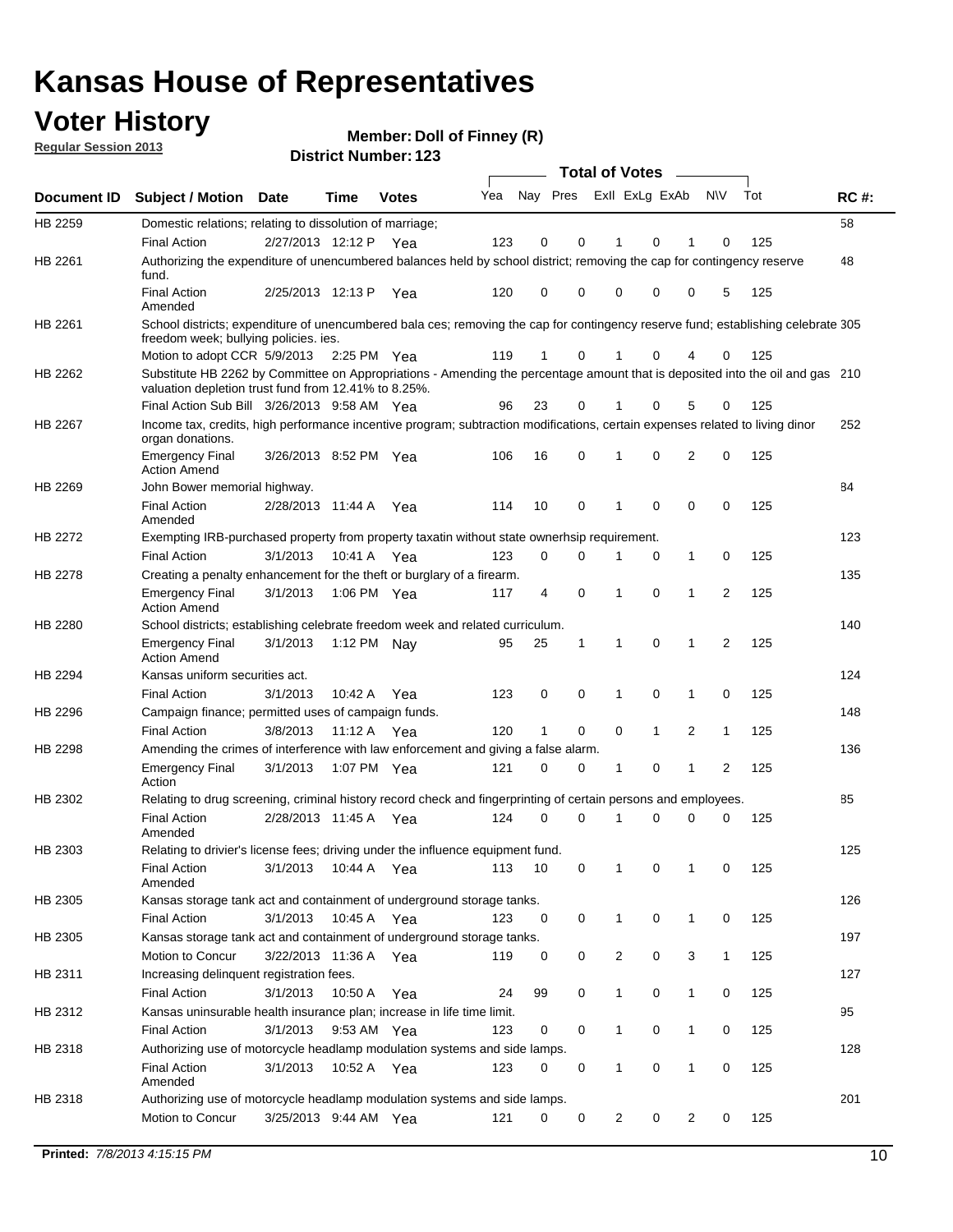### **Voter History**

**Member: Doll of Finney (R)** 

**Regular Session 2013**

| Document ID<br>HB 2319<br>HB 2319<br>HB 2322<br>HB 2326<br>HB 2338<br>HB 2339<br>HB 2339 | <b>Subject / Motion</b><br>Creating the coalition of innovative districts act.<br><b>Final Action</b><br>Amended<br>Creating the coalition of innovative districts act.<br>Motion to Adopt CCR 4/5/2013<br>Relating to the division of health of the department of health and environment.<br><b>Final Action</b><br>Amended<br>VoIP and IP enabled services.<br><b>Final Action</b><br>Amended<br>Courts; docket fees.<br><b>Final Action</b><br>Amended<br>Allowing insurers to return premiums to a policyholder separate from the notice of an adverse underwriting decision.<br><b>Final Action</b><br>Combining life insurance with certain additional health related riders, insurance agents-lines of insurance, health insurance for 287<br>certain firefighters and law enforcement officers. | <b>Date</b><br>3/8/2013<br>2/28/2013 11:46 A Yea<br>3/1/2013<br>3/26/2013 10:00 A<br>2/28/2013 11:16 A Yea | Time<br>11:17 A<br>1:03 PM<br>10:53 A | <b>Votes</b><br>Nav<br>Nav<br>Yea<br>Nav | Yea<br>74<br>71<br>118<br>123<br>67 | Nay Pres<br>47<br>47<br>6<br>0 | 0<br>0<br>0<br>0 | Exll ExLg ExAb<br>0<br>2<br>1<br>1 | 1<br>0<br>0<br>0 | 3<br>3<br>0<br>1 | <b>NV</b><br>0<br>$\overline{2}$<br>0<br>0 | Tot<br>125<br>125<br>125<br>125 | <b>RC#:</b><br>149<br>279<br>86<br>129 |
|------------------------------------------------------------------------------------------|---------------------------------------------------------------------------------------------------------------------------------------------------------------------------------------------------------------------------------------------------------------------------------------------------------------------------------------------------------------------------------------------------------------------------------------------------------------------------------------------------------------------------------------------------------------------------------------------------------------------------------------------------------------------------------------------------------------------------------------------------------------------------------------------------------|------------------------------------------------------------------------------------------------------------|---------------------------------------|------------------------------------------|-------------------------------------|--------------------------------|------------------|------------------------------------|------------------|------------------|--------------------------------------------|---------------------------------|----------------------------------------|
|                                                                                          |                                                                                                                                                                                                                                                                                                                                                                                                                                                                                                                                                                                                                                                                                                                                                                                                         |                                                                                                            |                                       |                                          |                                     |                                |                  |                                    |                  |                  |                                            |                                 |                                        |
|                                                                                          |                                                                                                                                                                                                                                                                                                                                                                                                                                                                                                                                                                                                                                                                                                                                                                                                         |                                                                                                            |                                       |                                          |                                     |                                |                  |                                    |                  |                  |                                            |                                 |                                        |
|                                                                                          |                                                                                                                                                                                                                                                                                                                                                                                                                                                                                                                                                                                                                                                                                                                                                                                                         |                                                                                                            |                                       |                                          |                                     |                                |                  |                                    |                  |                  |                                            |                                 |                                        |
|                                                                                          |                                                                                                                                                                                                                                                                                                                                                                                                                                                                                                                                                                                                                                                                                                                                                                                                         |                                                                                                            |                                       |                                          |                                     |                                |                  |                                    |                  |                  |                                            |                                 |                                        |
|                                                                                          |                                                                                                                                                                                                                                                                                                                                                                                                                                                                                                                                                                                                                                                                                                                                                                                                         |                                                                                                            |                                       |                                          |                                     |                                |                  |                                    |                  |                  |                                            |                                 |                                        |
|                                                                                          |                                                                                                                                                                                                                                                                                                                                                                                                                                                                                                                                                                                                                                                                                                                                                                                                         |                                                                                                            |                                       |                                          |                                     |                                |                  |                                    |                  |                  |                                            |                                 |                                        |
|                                                                                          |                                                                                                                                                                                                                                                                                                                                                                                                                                                                                                                                                                                                                                                                                                                                                                                                         |                                                                                                            |                                       |                                          |                                     |                                |                  |                                    |                  |                  |                                            |                                 |                                        |
|                                                                                          |                                                                                                                                                                                                                                                                                                                                                                                                                                                                                                                                                                                                                                                                                                                                                                                                         |                                                                                                            |                                       |                                          |                                     |                                |                  |                                    |                  |                  |                                            |                                 |                                        |
|                                                                                          |                                                                                                                                                                                                                                                                                                                                                                                                                                                                                                                                                                                                                                                                                                                                                                                                         |                                                                                                            |                                       |                                          |                                     |                                |                  |                                    |                  |                  |                                            |                                 |                                        |
|                                                                                          |                                                                                                                                                                                                                                                                                                                                                                                                                                                                                                                                                                                                                                                                                                                                                                                                         |                                                                                                            |                                       |                                          |                                     |                                |                  |                                    |                  |                  |                                            |                                 | 211                                    |
|                                                                                          |                                                                                                                                                                                                                                                                                                                                                                                                                                                                                                                                                                                                                                                                                                                                                                                                         |                                                                                                            |                                       |                                          |                                     | 52                             | 0                | 1                                  | 0                | 5                | 0                                          | 125                             |                                        |
|                                                                                          |                                                                                                                                                                                                                                                                                                                                                                                                                                                                                                                                                                                                                                                                                                                                                                                                         |                                                                                                            |                                       |                                          |                                     |                                |                  |                                    |                  |                  |                                            |                                 | 67                                     |
|                                                                                          |                                                                                                                                                                                                                                                                                                                                                                                                                                                                                                                                                                                                                                                                                                                                                                                                         |                                                                                                            |                                       |                                          | 124                                 | 0                              | 0                | 1                                  | 0                | 0                | 0                                          | 125                             |                                        |
|                                                                                          |                                                                                                                                                                                                                                                                                                                                                                                                                                                                                                                                                                                                                                                                                                                                                                                                         |                                                                                                            |                                       |                                          |                                     |                                |                  |                                    |                  |                  |                                            |                                 |                                        |
|                                                                                          | Motion to Adopt CCR 4/5/2013 7:15 PM Yea                                                                                                                                                                                                                                                                                                                                                                                                                                                                                                                                                                                                                                                                                                                                                                |                                                                                                            |                                       |                                          | 116                                 | 4                              | 0                | 2                                  | 0                | 2                | 1                                          | 125                             |                                        |
| HB 2343                                                                                  | Relating to the secretary of health and environment; office of laboratory services.                                                                                                                                                                                                                                                                                                                                                                                                                                                                                                                                                                                                                                                                                                                     |                                                                                                            |                                       |                                          |                                     |                                |                  |                                    |                  |                  |                                            |                                 | 130                                    |
|                                                                                          | <b>Final Action</b>                                                                                                                                                                                                                                                                                                                                                                                                                                                                                                                                                                                                                                                                                                                                                                                     | 3/1/2013                                                                                                   | 10:54 A Yea                           |                                          | 89                                  | 34                             | 0                | 1                                  | 0                | 1                | 0                                          | 125                             |                                        |
| HB 2349                                                                                  | School districts; audit by legislative post audit committee.                                                                                                                                                                                                                                                                                                                                                                                                                                                                                                                                                                                                                                                                                                                                            |                                                                                                            |                                       |                                          |                                     |                                |                  |                                    |                  |                  |                                            |                                 | 87                                     |
|                                                                                          | <b>Final Action</b><br>Amended                                                                                                                                                                                                                                                                                                                                                                                                                                                                                                                                                                                                                                                                                                                                                                          | 2/28/2013 11:48 A Yea                                                                                      |                                       |                                          | 120                                 | 4                              | $\mathbf 0$      | 1                                  | 0                | 0                | 0                                          | 125                             |                                        |
| HB 2349                                                                                  | School districts; audit by legislative post audit committee.                                                                                                                                                                                                                                                                                                                                                                                                                                                                                                                                                                                                                                                                                                                                            |                                                                                                            |                                       |                                          |                                     |                                |                  |                                    |                  |                  |                                            |                                 | 291                                    |
|                                                                                          | Motion to Concur                                                                                                                                                                                                                                                                                                                                                                                                                                                                                                                                                                                                                                                                                                                                                                                        | 4/5/2013                                                                                                   | 7:55 PM Yea                           |                                          | 118                                 | 2                              | 0                | 2                                  | 0                | 2                | 1                                          | 125                             |                                        |
| HB 2352                                                                                  | Maximum benefits increased for certain members of the Kansas police and firemen's retirement system.                                                                                                                                                                                                                                                                                                                                                                                                                                                                                                                                                                                                                                                                                                    |                                                                                                            |                                       |                                          |                                     |                                |                  |                                    |                  |                  |                                            |                                 | 88                                     |
|                                                                                          | <b>Final Action</b>                                                                                                                                                                                                                                                                                                                                                                                                                                                                                                                                                                                                                                                                                                                                                                                     | 2/28/2013 11:49 A                                                                                          |                                       | Yea                                      | 124                                 | 0                              | 0                | 1                                  | 0                | 0                | 0                                          | 125                             |                                        |
| HB 2353                                                                                  | Adding certain controlled substances as schedule I drugs.                                                                                                                                                                                                                                                                                                                                                                                                                                                                                                                                                                                                                                                                                                                                               |                                                                                                            |                                       |                                          |                                     |                                |                  |                                    |                  |                  |                                            |                                 | 138                                    |
|                                                                                          | <b>Emergency Final</b><br>Action                                                                                                                                                                                                                                                                                                                                                                                                                                                                                                                                                                                                                                                                                                                                                                        | 3/1/2013                                                                                                   | 1:09 PM Yea                           |                                          | 121                                 | 0                              | $\mathbf 0$      | 1                                  | 0                | 1                | 2                                          | 125                             |                                        |
| HB 2357                                                                                  | 242nd engineer company ae" KS army national guard ae" membrial highway.                                                                                                                                                                                                                                                                                                                                                                                                                                                                                                                                                                                                                                                                                                                                 |                                                                                                            |                                       |                                          |                                     |                                |                  |                                    |                  |                  |                                            |                                 | 96                                     |
|                                                                                          | <b>Final Action</b>                                                                                                                                                                                                                                                                                                                                                                                                                                                                                                                                                                                                                                                                                                                                                                                     | 3/1/2013                                                                                                   | 9:54 AM Yea                           |                                          | 123                                 | 0                              | 0                | 1                                  | 0                | 1                | 0                                          | 125                             |                                        |
| HB 2357                                                                                  | 242nd engineer company-KS army national guard- highway.                                                                                                                                                                                                                                                                                                                                                                                                                                                                                                                                                                                                                                                                                                                                                 |                                                                                                            |                                       |                                          |                                     |                                |                  |                                    |                  |                  |                                            |                                 | 202                                    |
|                                                                                          | Motion to Concur                                                                                                                                                                                                                                                                                                                                                                                                                                                                                                                                                                                                                                                                                                                                                                                        | 3/25/2013 9:47 AM Yea                                                                                      |                                       |                                          | 121                                 | $\mathbf 0$                    | $\mathbf 0$      | $\overline{2}$                     | 0                | 2                | 0                                          | 125                             |                                        |
| HB 2363                                                                                  | Exempting certain aggregate mining operations from department of health and environment regulations.                                                                                                                                                                                                                                                                                                                                                                                                                                                                                                                                                                                                                                                                                                    |                                                                                                            |                                       |                                          |                                     |                                |                  |                                    |                  |                  |                                            |                                 | 131                                    |
|                                                                                          | <b>Final Action</b><br>Amended                                                                                                                                                                                                                                                                                                                                                                                                                                                                                                                                                                                                                                                                                                                                                                          | 3/1/2013                                                                                                   | 10:56 A                               | Yea                                      | 123                                 | 0                              | 0                | 1                                  | 0                | 1                | 0                                          | 125                             |                                        |
| HB 2363                                                                                  | Water; wastewater regulations for sand and gravel; streams, dams and water obstructions.                                                                                                                                                                                                                                                                                                                                                                                                                                                                                                                                                                                                                                                                                                                |                                                                                                            |                                       |                                          |                                     |                                |                  |                                    |                  |                  |                                            |                                 | 280                                    |
|                                                                                          | Motion to Adopt CCR 4/5/2013                                                                                                                                                                                                                                                                                                                                                                                                                                                                                                                                                                                                                                                                                                                                                                            |                                                                                                            | 1:10 PM Yea                           |                                          | 119                                 | 0                              | 0                | 2                                  | 0                | 3                | 1                                          | 125                             |                                        |
| HB 2368                                                                                  | Relating to the governor's mental health services planning council.                                                                                                                                                                                                                                                                                                                                                                                                                                                                                                                                                                                                                                                                                                                                     |                                                                                                            |                                       |                                          |                                     |                                |                  |                                    |                  |                  |                                            |                                 | 137                                    |
|                                                                                          | <b>Emergency Final</b><br><b>Action Amend</b>                                                                                                                                                                                                                                                                                                                                                                                                                                                                                                                                                                                                                                                                                                                                                           | 3/1/2013                                                                                                   | 1:08 PM Yea                           |                                          | 121                                 | 0                              | 0                | 1                                  | 0                | $\mathbf{1}$     | 2                                          | 125                             |                                        |
| HB 2377                                                                                  | Relating to court fees and costs; judicial branch surcharge fund.                                                                                                                                                                                                                                                                                                                                                                                                                                                                                                                                                                                                                                                                                                                                       |                                                                                                            |                                       |                                          |                                     |                                |                  |                                    |                  |                  |                                            |                                 | 212                                    |
|                                                                                          | <b>Final Action</b>                                                                                                                                                                                                                                                                                                                                                                                                                                                                                                                                                                                                                                                                                                                                                                                     | 3/26/2013 10:01 A Yea                                                                                      |                                       |                                          | 118                                 | 1                              | 0                |                                    | 0                | 5                | 0                                          | 125                             |                                        |
| HB 2378                                                                                  | Sales tax exemption for sales of certain machinery and equipment used for surface mining activities.                                                                                                                                                                                                                                                                                                                                                                                                                                                                                                                                                                                                                                                                                                    |                                                                                                            |                                       |                                          |                                     |                                |                  |                                    |                  |                  |                                            |                                 | 251                                    |
|                                                                                          | <b>Emergency Final</b><br><b>Action Amend</b>                                                                                                                                                                                                                                                                                                                                                                                                                                                                                                                                                                                                                                                                                                                                                           | 3/26/2013 8:51 PM Yea                                                                                      |                                       |                                          | 104                                 | 18                             | 0                | 1                                  | 0                | 2                | 0                                          | 125                             |                                        |
| HB 2381                                                                                  | Election campaign finance; removing certain limitations to contributions made during legislative sessions.                                                                                                                                                                                                                                                                                                                                                                                                                                                                                                                                                                                                                                                                                              |                                                                                                            |                                       |                                          |                                     |                                |                  |                                    |                  |                  |                                            |                                 | 198                                    |
|                                                                                          | <b>Final Action</b><br>Amended                                                                                                                                                                                                                                                                                                                                                                                                                                                                                                                                                                                                                                                                                                                                                                          | 3/25/2013 9:30 AM Yea                                                                                      |                                       |                                          | 100                                 | 21                             | $\mathbf 0$      | 2                                  | 0                | 2                | 0                                          | 125                             |                                        |
| HB 2387                                                                                  | Clarifying that felony murder is not a lesser included offense of capital murder.                                                                                                                                                                                                                                                                                                                                                                                                                                                                                                                                                                                                                                                                                                                       |                                                                                                            |                                       |                                          |                                     |                                |                  |                                    |                  |                  |                                            |                                 | 213                                    |
|                                                                                          | <b>Final Action</b>                                                                                                                                                                                                                                                                                                                                                                                                                                                                                                                                                                                                                                                                                                                                                                                     | 3/26/2013 10:02 A                                                                                          |                                       | Yea                                      | 117                                 | 2                              | 0                | $\mathbf{1}$                       | 0                | 5                | 0                                          | 125                             |                                        |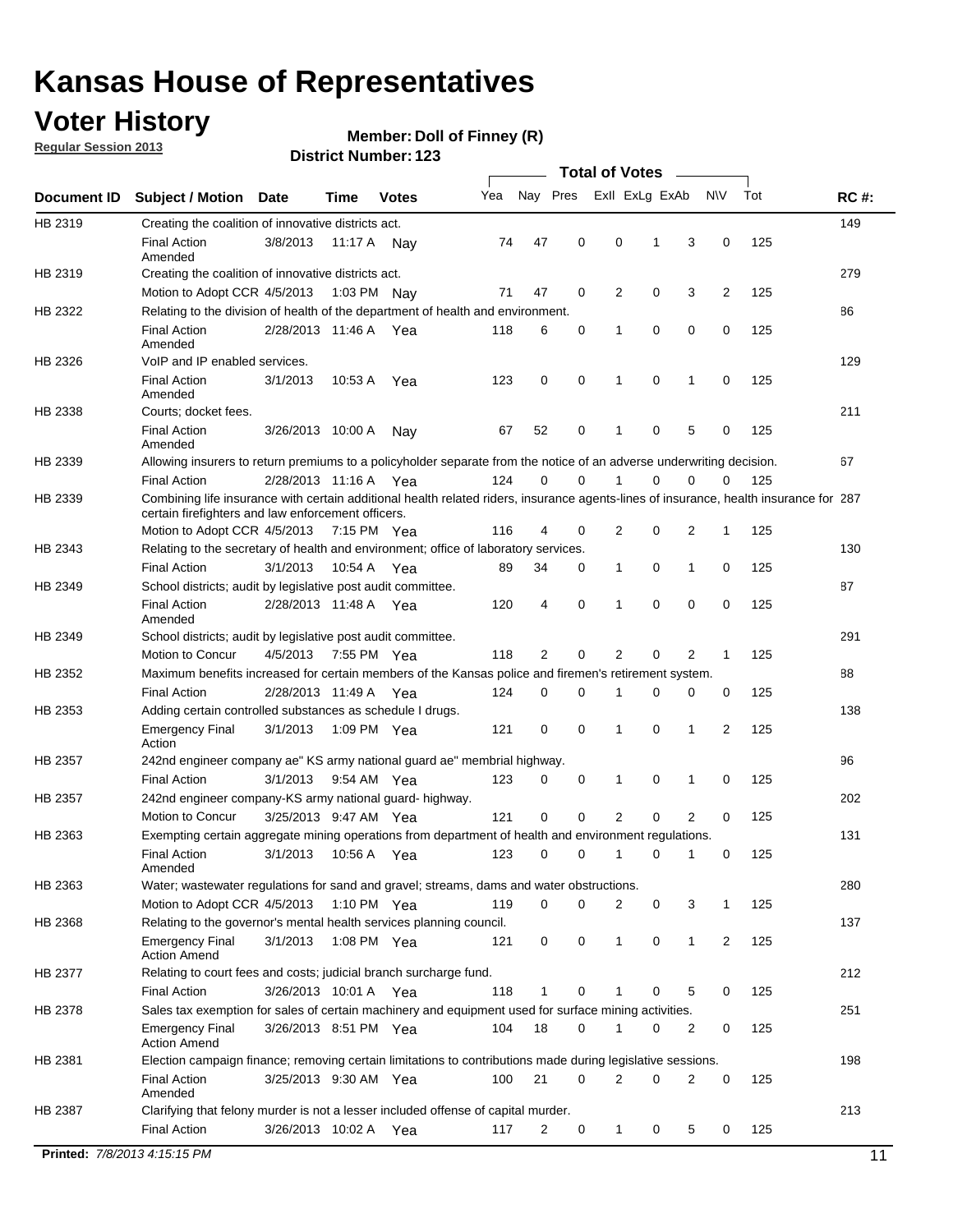### **Voter History**

**Member: Doll of Finney (R)** 

**Regular Session 2013**

|                 |                                                                                                                                                                                                                                                  |                       |         |              |     |              |   | <b>Total of Votes</b> |             |   |              |     |             |
|-----------------|--------------------------------------------------------------------------------------------------------------------------------------------------------------------------------------------------------------------------------------------------|-----------------------|---------|--------------|-----|--------------|---|-----------------------|-------------|---|--------------|-----|-------------|
| Document ID     | <b>Subject / Motion</b>                                                                                                                                                                                                                          | <b>Date</b>           | Time    | <b>Votes</b> | Yea | Nay Pres     |   | Exll ExLg ExAb        |             |   | <b>NV</b>    | Tot | <b>RC#:</b> |
| HB 2389         | Capital murder; notice of intent to seek the death penalty.                                                                                                                                                                                      |                       |         |              |     |              |   |                       |             |   |              |     | 214         |
|                 | <b>Final Action</b>                                                                                                                                                                                                                              | 3/26/2013 10:03 A     |         | Yea          | 118 | 1            | 0 | 1                     | 0           | 5 | 0            | 125 |             |
| HB 2391         | School finance; amount of tax levy authorized to finance ancillary school facilities.                                                                                                                                                            |                       |         |              |     |              |   |                       |             |   |              |     | 237         |
|                 | <b>Emergency Final</b><br><b>Action Amend</b>                                                                                                                                                                                                    | 3/26/2013 8:30 PM Nay |         |              | 64  | 57           | 0 | $\mathbf{1}$          | 0           | 2 | 1            | 125 |             |
| HB 2391         | Senate Substitute for HB 2391 by Committee on Ways and Means - Creating the joint committee on uniform educational<br>standards oversight.                                                                                                       |                       |         |              |     |              |   |                       |             |   |              |     | 321         |
|                 | Sub Motion to Concur 6/1/2013                                                                                                                                                                                                                    |                       | 10:06 P | Nav          | 55  | 58           | 0 | 0                     | 0           | 6 | 6            | 125 |             |
| HB 2396         | Allowing the secretary of administration to identify state owned real property as surplus property and establishing an appeals 253<br>process of such identification; also amending procedures for the disposition of state surplus real estate. |                       |         |              |     |              |   |                       |             |   |              |     |             |
|                 | <b>Emergency Final</b><br><b>Action Amend</b>                                                                                                                                                                                                    | 3/26/2013 8:53 PM Yea |         |              | 122 | 0            | 0 | 1                     | 0           | 2 | 0            | 125 |             |
| HB 2403         | Issuing \$1,500,000,000 of pension obligation bonds to finance a portion of the unfunded actuarial liability of KPERS.                                                                                                                           |                       |         |              |     |              |   |                       |             |   |              |     | 236         |
|                 | <b>Final Action</b><br>Amended                                                                                                                                                                                                                   | 3/26/2013 8:29 PM Yea |         |              | 73  | 49           | 0 | 1                     | 0           | 2 | 0            | 125 |             |
| <b>HCR 5014</b> | Urging approval of the Presidential Permit application allowing the construction and operation of the TransCanada Keystone<br>XL Pipeline.                                                                                                       |                       |         |              |     |              |   |                       |             |   |              |     | 215         |
|                 | <b>Final Action</b>                                                                                                                                                                                                                              | 3/26/2013 10:05 A     |         | Yea          | 108 | 11           | 0 |                       | 0           | 5 | 0            | 125 |             |
| HR 6004         | Rules of House of Representatives, permanent rules of the 2013-2014 biennium.                                                                                                                                                                    |                       |         |              |     |              |   |                       |             |   |              |     | 4           |
|                 | <b>Final Action</b><br>Amended                                                                                                                                                                                                                   | 1/28/2013 11:09 A     |         | Yea          | 82  | 40           | 0 | 0                     | 0           | 3 | 0            | 125 |             |
| SB 1            | Legislative Post Audit; periodic audits of the State treasurer and the pooled money investment board.                                                                                                                                            |                       |         |              |     |              |   |                       |             |   |              |     | 216         |
|                 | <b>Final Action</b><br>Amended                                                                                                                                                                                                                   | 3/26/2013 10:06 A Yea |         |              | 118 | $\mathbf{1}$ | 0 | 1                     | 0           | 5 | 0            | 125 |             |
| SB 16           | Kansas racketeer influenced and corrupt organization act, criminal street gangs.                                                                                                                                                                 |                       |         |              |     |              |   |                       |             |   |              |     | 217         |
|                 | <b>Final Action</b><br>Amended                                                                                                                                                                                                                   | 3/26/2013 10:12 A Yea |         |              | 74  | 45           | 0 | 1                     | $\mathbf 0$ | 5 | 0            | 125 |             |
| SB 20           | Civil procedure; temporary restraining orders and poverty affidavits.                                                                                                                                                                            |                       |         |              |     |              |   |                       |             |   |              |     | 190         |
|                 | <b>Final Action</b><br>Amended                                                                                                                                                                                                                   | 3/22/2013 11:15 A     |         | Yea          | 119 | 0            | 0 | 2                     | 0           | 3 | $\mathbf{1}$ | 125 |             |
| <b>SB 20</b>    | Civil procedure; temporary restraining orders and poverty affidavits.                                                                                                                                                                            |                       |         |              |     |              |   |                       |             |   |              |     | 304         |
|                 | Motion to adopt CCR 5/9/2013 2:21 PM Yea                                                                                                                                                                                                         |                       |         |              | 119 | 1            | 0 | 1                     | 0           | 4 | 0            | 125 |             |
| SB 21           | Firearms; criminal possession of a firearm; expungement; personal and family protection act.                                                                                                                                                     |                       |         |              |     |              |   |                       |             |   |              |     | 255         |
|                 | <b>Emergency Final</b><br>Action                                                                                                                                                                                                                 | 3/26/2013 8:56 PM Yea |         |              | 119 | 3            | 0 | 1                     | 0           | 2 | 0            | 125 |             |
| SB 23           | Continuation of statewide tax levy for public schools.                                                                                                                                                                                           |                       |         |              |     |              |   |                       |             |   |              |     | 243         |
|                 | <b>Emergency Final</b><br><b>Action Amend</b>                                                                                                                                                                                                    | 3/26/2013 8:38 PM Yea |         |              | 122 | 0            | 0 | 1                     | 0           | 2 | 0            | 125 |             |
| <b>SB 23</b>    | School districts; sttewide tax levy for public schools; school finance amendments.                                                                                                                                                               |                       |         |              |     |              |   |                       |             |   |              |     | 296         |
|                 | Motion to Adopt CCR 4/5/2013 9:32 PM Yea                                                                                                                                                                                                         |                       |         |              | 119 | $\mathbf{1}$ | 0 | 2                     | 0           | 2 | 1            | 125 |             |
| <b>SB 24</b>    | Insurance - Risk-based capital requirements for property, casualty and life insurance companies.                                                                                                                                                 |                       |         |              |     |              |   |                       |             |   |              |     | 204         |
|                 | <b>Final Action</b>                                                                                                                                                                                                                              | 3/26/2013 9:50 AM Yea |         |              | 119 | 0            | 0 | 1                     | 0           | 5 | 0            | 125 |             |
| SB 25           | Insurance-Risk-based capital requirements for health organizations.                                                                                                                                                                              |                       |         |              |     |              |   |                       |             |   |              |     | 205         |
|                 | <b>Final Action</b>                                                                                                                                                                                                                              | 3/26/2013 9:51 AM Yea |         |              | 119 | 0            | 0 | 1                     | 0           | 5 | 0            | 125 |             |
| SB 27           | Eligibility of students under the military service scholarship program act.                                                                                                                                                                      |                       |         |              |     |              |   |                       |             |   |              |     | 166         |
|                 | <b>Final Action</b><br>Amended                                                                                                                                                                                                                   | 3/19/2013 10:35 A Yea |         |              | 123 | 0            | 0 |                       | 0           | 1 | 0            | 125 |             |
| SB 28           | Authorizing the division of emergency management within the adjutant general's department to accept certain real property.                                                                                                                       |                       |         |              |     |              |   |                       |             |   |              |     | 184         |
|                 | <b>Final Action</b>                                                                                                                                                                                                                              | 3/21/2013 11:22 A Yea |         |              | 121 | $\Omega$     | 0 | 1                     | 0           | 3 | $\Omega$     | 125 |             |
| SB 37           | Kansas home inspectors professional competence and financial responsibility act.                                                                                                                                                                 |                       |         |              |     |              |   |                       |             |   |              |     | 218         |
|                 | <b>Final Action</b>                                                                                                                                                                                                                              | 3/26/2013 10:14 A Yea |         |              | 102 | 17           | 0 | 1                     | 0           | 5 | 0            | 125 |             |
| SB 51           | Health insurance coverage for bankers association.                                                                                                                                                                                               |                       |         |              |     |              |   |                       |             |   |              |     | 189         |
|                 | <b>Final Action</b>                                                                                                                                                                                                                              | 3/22/2013 11:14 A Yea |         |              | 119 | 0            | 0 | $\overline{2}$        | 0           | 3 | $\mathbf{1}$ | 125 |             |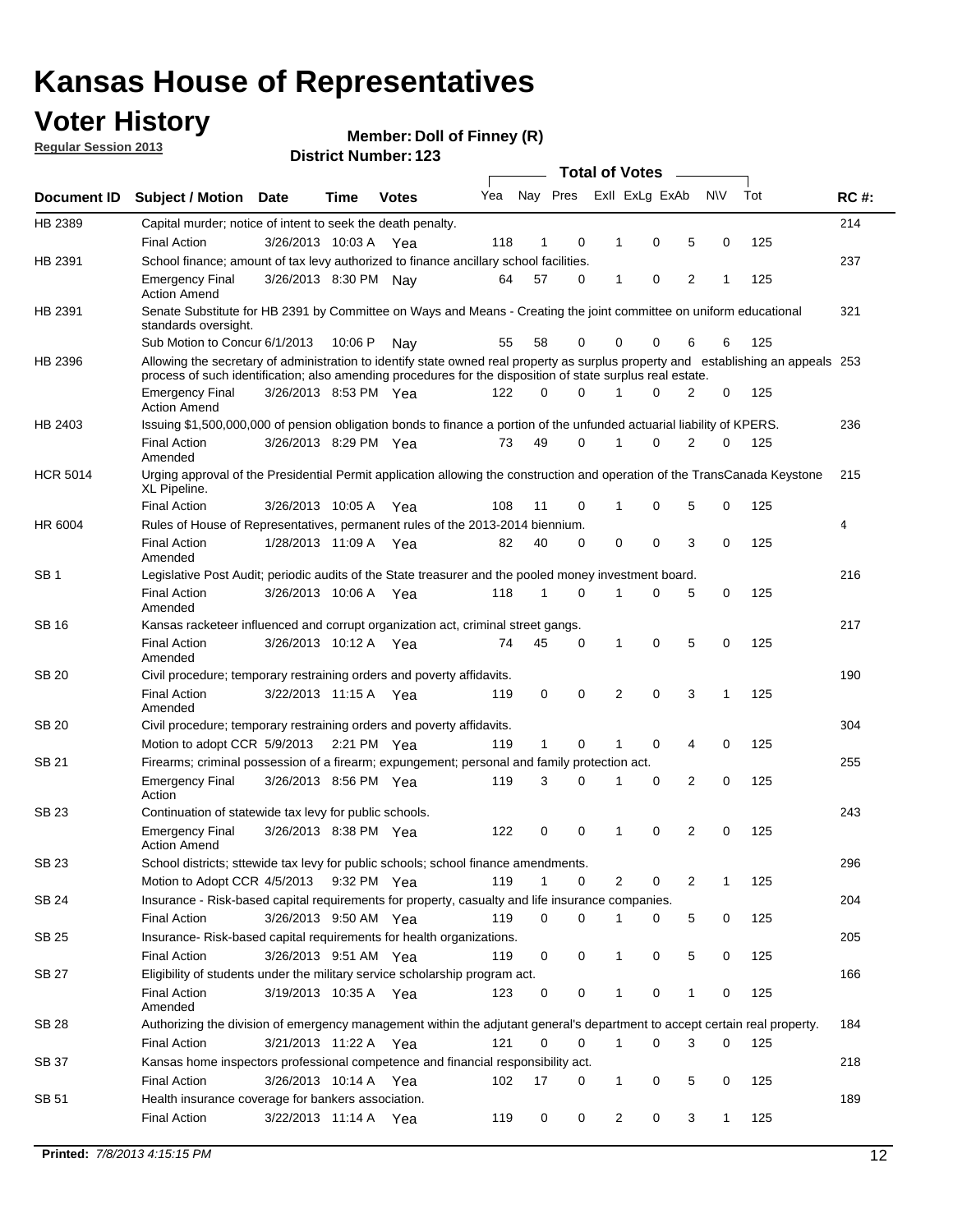### **Voter History**

**Member: Doll of Finney (R)** 

**Regular Session 2013**

|              | <b>Total of Votes</b>                                                                                                                                                                                                                                                                                                                                                   |                       |      |              |     |                |             |                |             |                |              |     |             |
|--------------|-------------------------------------------------------------------------------------------------------------------------------------------------------------------------------------------------------------------------------------------------------------------------------------------------------------------------------------------------------------------------|-----------------------|------|--------------|-----|----------------|-------------|----------------|-------------|----------------|--------------|-----|-------------|
| Document ID  | <b>Subject / Motion</b>                                                                                                                                                                                                                                                                                                                                                 | <b>Date</b>           | Time | <b>Votes</b> | Yea | Nay Pres       |             | Exll ExLg ExAb |             |                | <b>NV</b>    | Tot | <b>RC#:</b> |
| <b>SB 52</b> | Mortgage interest rate cap increase.                                                                                                                                                                                                                                                                                                                                    |                       |      |              |     |                |             |                |             |                |              |     | 238         |
|              | <b>Emergency Final</b><br>Action                                                                                                                                                                                                                                                                                                                                        | 3/26/2013 8:32 PM Yea |      |              | 120 | $\overline{c}$ | 0           |                | 0           | 2              | 0            | 125 |             |
| <b>SB 56</b> | Transferring the recognition of county fair associations from the secretary of agriculture to the board of county<br>commissioners.                                                                                                                                                                                                                                     |                       |      |              |     |                |             |                |             |                |              |     | 191         |
|              | <b>Final Action</b><br>Amended                                                                                                                                                                                                                                                                                                                                          | 3/22/2013 11:21 A Yea |      |              | 119 | 0              | 0           | 2              | 0           | 3              | 1            | 125 |             |
| SB 57        | Substitute for SB 57 by Committee on Agriculture - Agriculture; powers and duties of the department of agriculture relating to<br>poultry improvement plan and domesticated deer.                                                                                                                                                                                       |                       |      |              |     |                |             |                |             |                |              |     | 192         |
|              | Final Action Sub Bill 3/22/2013 11:24 A Yea<br>Amended                                                                                                                                                                                                                                                                                                                  |                       |      |              | 79  | 40             | 0           | 2              | 0           | 3              | 1            | 125 |             |
| SB 57        | Substitute for SB 57 by Committee on Agriculture - Agriculture; powers and duties of the department of agriculture relating to<br>poultry improvement plan, stockyards and domesticated deer.                                                                                                                                                                           |                       |      |              |     |                |             |                |             |                |              |     | 262         |
|              | Motion to adopt CCR 4/4/2013 2:18 PM Yea                                                                                                                                                                                                                                                                                                                                |                       |      |              | 80  | 42             | 0           | 1              | 0           | $\overline{2}$ | 0            | 125 |             |
| <b>SB 58</b> | Sentencing for unlawful manufacturing of controlled substances.                                                                                                                                                                                                                                                                                                         |                       |      |              |     |                |             |                |             |                |              |     | 219         |
|              | <b>Final Action</b>                                                                                                                                                                                                                                                                                                                                                     | 3/26/2013 10:15 A     |      | Yea          | 119 | 0              | 0           | 1              | 0           | 5              | 0            | 125 |             |
| SB 59        | Attorney general; reward for information.                                                                                                                                                                                                                                                                                                                               |                       |      |              |     |                |             |                |             |                |              |     | 193         |
|              | <b>Final Action</b>                                                                                                                                                                                                                                                                                                                                                     | 3/22/2013 11:25 A     |      | Yea          | 119 | 0              | $\mathbf 0$ | 2              | 0           | 3              | $\mathbf{1}$ | 125 |             |
| SB 62        | Making gas pipeline safety terminology consistent with federal regulations.                                                                                                                                                                                                                                                                                             |                       |      |              |     |                |             |                |             |                |              |     | 163         |
|              | <b>Final Action</b>                                                                                                                                                                                                                                                                                                                                                     | 3/19/2013 10:32 A     |      | Yea          | 123 | 0              | 0           | 1              | 0           | 1              | 0            | 125 |             |
| SB 63        | Elections; voting crimes, penalties and prosecution.                                                                                                                                                                                                                                                                                                                    |                       |      |              |     |                |             |                |             |                |              |     | 246         |
|              | <b>Emergency Final</b><br><b>Action Amend</b>                                                                                                                                                                                                                                                                                                                           | 3/26/2013 8:42 PM Nay |      |              | 69  | 53             | 0           | $\mathbf 1$    | $\mathbf 0$ | $\overline{2}$ | $\mathbf 0$  | 125 |             |
| SB 68        | Driver's license examinations; locations.                                                                                                                                                                                                                                                                                                                               |                       |      |              |     |                |             |                |             |                |              |     | 220         |
|              | <b>Final Action</b>                                                                                                                                                                                                                                                                                                                                                     | 3/26/2013 10:16 A     |      | Yea          | 116 | 3              | 0           | 1              | 0           | 5              | 0            | 125 |             |
| SB 69        | Motor vehicles; vehicle registration and license plates.                                                                                                                                                                                                                                                                                                                |                       |      |              |     |                |             |                |             |                |              |     | 167         |
|              | <b>Final Action</b>                                                                                                                                                                                                                                                                                                                                                     | 3/19/2013 10:37 A     |      | Yea          | 117 | 6              | 0           | 1              | 0           | 1              | 0            | 125 |             |
| SB 74        | Prison-made goods act; prohibiting prisoner production of manufactured or modular homes.                                                                                                                                                                                                                                                                                |                       |      |              |     |                |             |                |             |                |              |     | 221         |
|              | <b>Final Action</b>                                                                                                                                                                                                                                                                                                                                                     | 3/26/2013 10:19 A     |      | Yea          | 87  | 32             | 0           |                | 0           | 5              | 0            | 125 |             |
| SB 75        | Record requirements and civil penalties relating to sales of plastic bulk merchandise containers.                                                                                                                                                                                                                                                                       |                       |      |              |     |                |             |                |             |                |              |     | 222         |
|              | <b>Final Action</b>                                                                                                                                                                                                                                                                                                                                                     | 3/26/2013 10:21 A     |      | Yea          | 101 | 18             | 0           |                | 0           | 5              | 0            | 125 |             |
| SB 81        | Open records; requests for criminal justice information; restriction of certain officials' information from publicly accessible<br>records.                                                                                                                                                                                                                             |                       |      |              |     |                |             |                |             |                |              |     | 194         |
|              | <b>Final Action</b><br>Amended                                                                                                                                                                                                                                                                                                                                          | 3/22/2013 11:27 A Yea |      |              | 119 | 0              | 0           | 2              | 0           | 3              | 1            | 125 |             |
| <b>SB 83</b> | House Substitute for SB 83 by Committee on Taxation - Income tax deductions and modifications; severance tax; sales tax;<br>delinquent tax liabilities.                                                                                                                                                                                                                 |                       |      |              |     |                |             |                |             |                |              |     | 187         |
|              | Final Action Sub Bill 3/21/2013 11:30 A                                                                                                                                                                                                                                                                                                                                 |                       |      | Yea          | 96  | 25             | 0           | 1              | 0           | 3              | 0            | 125 |             |
| SB 83        | House Substitute for SB 83 by Committee on Taxation--Income tax deductions and modifications; severance tax; sales tax and 260<br>compensating use tax, preseumptions relating to nexus; property tax, exemptions, new automobile manufacturinge property;<br>taxation of watercraft; leased commercial and industrial property appeals; correction of clerical errors. |                       |      |              |     |                |             |                |             |                |              |     |             |
|              | Motion to adopt CCR 4/3/2013 10:35 A Yea                                                                                                                                                                                                                                                                                                                                |                       |      |              | 104 | 15             | 0           | 1              | 0           | 3              | 2            | 125 |             |
| SB 84        | House Substitute for SB 84 by Committee on Taxation - Reduction to state income tax rates based on selected actual state<br>general fund receipts computations; distribution of revenues from sales and compensating use tax; reduction of                                                                                                                              |                       |      |              |     |                |             |                |             |                |              |     | 188         |
|              | Final Action Sub Bill 3/21/2013 11:34 A Yea<br>Amended                                                                                                                                                                                                                                                                                                                  |                       |      |              | 82  | 39             | 0           | $\mathbf{1}$   | $\Omega$    | 3              | $\mathbf{0}$ | 125 |             |
| SB 84        | House Substitute for SB 84 -- Reduction to state income tax rates based on selected actual state general fund receipts<br>computations; reduction of itemized deductions.                                                                                                                                                                                               |                       |      |              |     |                |             |                |             |                |              |     | 317         |
|              | Motion to adopt CCR 5/28/2013 2:32 PM Yea                                                                                                                                                                                                                                                                                                                               |                       |      |              | 42  | 71             | 0           | 1              | 0           | 9              | 2            | 125 |             |
| SB 84        | House Substitute for SB 84 -- Reduction to state income tax rates based on selected actual state general fund receipts<br>computations; reduction of itemized deductions.<br>Motion to adopt CCR 5/30/2013 9:14 PM Nav                                                                                                                                                  |                       |      |              | 18  | 94             | 0           |                | 0           | 9              | 3            | 125 | 319         |
| SB 85        | Motor vehicle insurance; providing proof of insurance by cellular phone or portable electronic device.                                                                                                                                                                                                                                                                  |                       |      |              |     |                |             |                |             |                |              |     | 175         |
|              | <b>Final Action</b>                                                                                                                                                                                                                                                                                                                                                     | 3/20/2013 10:25 A Yea |      |              | 123 | 0              | 0           | 1              | 0           | 1              | 0            | 125 |             |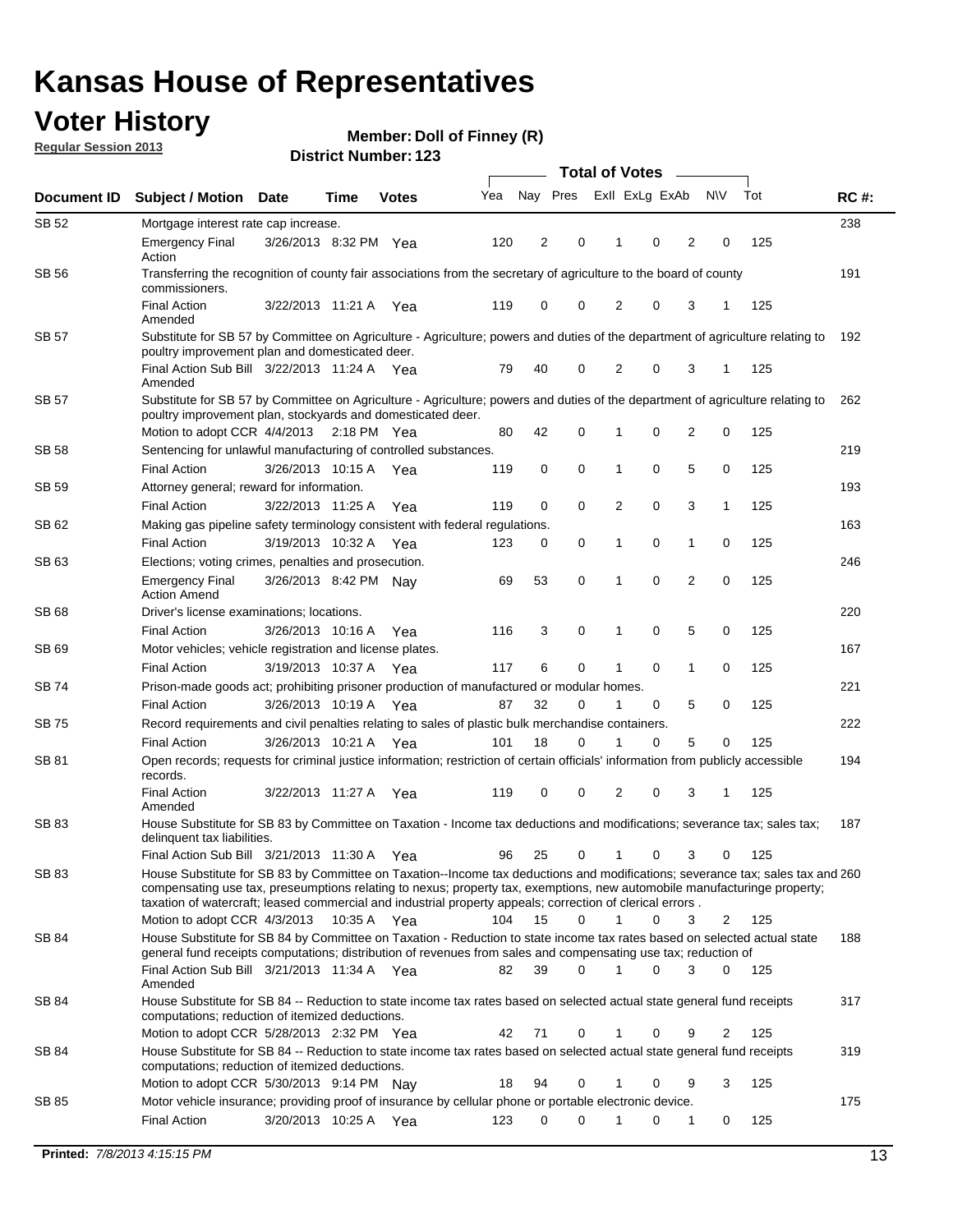### **Voter History**

**Regular Session 2013**

#### **Member: Doll of Finney (R)**

|                    |                                                                                                       | וסוט וישווווטרו. ובט  |             |              |     |              |              |                       |              |                |                |              |     |             |
|--------------------|-------------------------------------------------------------------------------------------------------|-----------------------|-------------|--------------|-----|--------------|--------------|-----------------------|--------------|----------------|----------------|--------------|-----|-------------|
| <b>Document ID</b> | <b>Subject / Motion</b>                                                                               | Date                  | Time        | <b>Votes</b> | Yea | Nay Pres     |              | <b>Total of Votes</b> |              | Exll ExLg ExAb |                | <b>NV</b>    | Tot | <b>RC#:</b> |
| <b>SB 88</b>       | Increasing the children's advocacy center assessment fee.                                             |                       |             |              |     |              |              |                       |              |                |                |              |     | 223         |
|                    | <b>Final Action</b><br>Amended                                                                        | 3/26/2013 10:22 A Yea |             |              | 118 | 1            | 0            |                       | 1            | $\mathbf 0$    | 5              | 0            | 125 |             |
| SB 96              | Motor vehicles; counties with multiple registration facilities; additional registration fee.          |                       |             |              |     |              |              |                       |              |                |                |              |     | 224         |
|                    | <b>Final Action</b><br>Amended                                                                        | 3/26/2013 10:24 A     |             | Yea          | 106 | 12           | 0            |                       | 1            | 0              | 5              | $\mathbf{1}$ | 125 |             |
| SB 96              | Additional motor vehicle registration fees.                                                           |                       |             |              |     |              |              |                       |              |                |                |              |     | 263         |
|                    | Motion to adopt CCR 4/4/2013 2:21 PM Yea                                                              |                       |             |              | 114 | 8            | 0            |                       | 1            | 0              | $\overline{2}$ | 0            | 125 |             |
| SB 102             | Requiring the state treasurer to provide a list of daily deposits to the secretary of administration. |                       |             |              |     |              |              |                       |              |                |                |              |     | 195         |
|                    | <b>Final Action</b><br>Amended                                                                        | 3/22/2013 11:28 A Yea |             |              | 119 | 0            | 0            |                       | 2            | 0              | 3              | 1            | 125 |             |
| SB 102             | Enacting the second amendment protection act.                                                         |                       |             |              |     |              |              |                       |              |                |                |              |     | 295         |
|                    | Motion to Adopt CCR 4/5/2013 9:20 PM Yea                                                              |                       |             |              | 96  | 24           | 0            |                       | 2            | 0              | 2              | $\mathbf{1}$ | 125 |             |
| SB 111             | Establishing Native American legislative day at the capitol; awarding of high school diplomas.        |                       |             |              |     |              |              |                       |              |                |                |              | 245 |             |
|                    | <b>Emergency Final</b><br><b>Action Amend</b>                                                         | 3/26/2013 8:41 PM Yea |             |              | 122 | 0            | 0            |                       |              | 0              | 2              | 0            | 125 |             |
| SB 113             | Credit unions; changes in certain loan limitations.                                                   |                       |             |              |     |              |              |                       |              |                |                |              |     | 234         |
|                    | <b>Emergency Final</b><br>Action                                                                      | 3/26/2013 8:25 PM Yea |             |              | 122 | 0            | 0            |                       | 1            | $\mathbf 0$    | $\overline{2}$ | $\mathbf 0$  | 125 |             |
| <b>SB 118</b>      | Relating to law enforcement reporting and investigation of missing persons.                           |                       |             |              |     |              |              |                       |              |                |                |              |     | 225         |
|                    | <b>Final Action</b>                                                                                   | 3/26/2013 10:25 A     |             | Yea          | 119 | 0            | 0            |                       | 1            | 0              | 5              | 0            | 125 |             |
| SB 120             | Enacting the Kansas farmers' market promotion act.                                                    |                       |             |              |     |              |              |                       |              |                |                |              |     | 196         |
|                    | <b>Final Action</b><br>Amended                                                                        | 3/22/2013 11:31 A Yea |             |              | 68  | 51           | 0            |                       | 2            | $\mathbf 0$    | 3              | $\mathbf{1}$ | 125 |             |
| SB 122             | Kansas administrative procedure act; service of order or notice.                                      |                       |             |              |     |              |              |                       |              |                |                |              |     | 226         |
|                    | <b>Final Action</b><br>Amended                                                                        | 3/26/2013 10:26 A Yea |             |              | 119 | $\mathbf 0$  | 0            |                       | 1            | 0              | 5              | 0            | 125 |             |
| SB 122             | Elections; unauthorized voting disclosures.                                                           |                       |             |              |     |              |              |                       |              |                |                |              |     | 286         |
|                    | Motion to Adopt CCR 4/5/2013                                                                          |                       | 6:23 PM     | Yea          | 89  | 31           | 0            |                       | 2            | 0              | 2              | 1            | 125 |             |
| SB 124             | Amending the Kansas restraint of trade act.                                                           |                       |             |              |     |              |              |                       |              |                |                |              |     | 227         |
|                    | <b>Final Action</b><br>Amended                                                                        | 3/26/2013 10:27 A     |             | Yea          | 116 | 2            | 1            |                       | 1            | $\mathbf 0$    | 5              | $\mathbf 0$  | 125 |             |
| SB 124             | Amending the Kansas restraint of trade act.                                                           |                       |             |              |     |              |              |                       |              |                |                |              |     | 273         |
|                    | Motion to Adopt CCR 4/5/2013                                                                          |                       | 11:06 A     | Yea          | 97  | 23           | 0            |                       | 2            | 0              | 2              | 1            | 125 |             |
| SB 128             | Career technical education incentive program amendments.                                              |                       |             |              |     |              |              |                       |              |                |                |              |     | 168         |
|                    | <b>Final Action</b><br>Amended                                                                        | 3/19/2013 10:39 A     |             | Yea          | 123 | 0            | 0            |                       | 1            | 0              | 1              | 0            | 125 |             |
| SB 129             | Bank commissioner; certain fees and hearing costs.                                                    |                       |             |              |     |              |              |                       |              |                |                |              |     | 254         |
|                    | <b>Emergency Final</b><br><b>Action Amend</b>                                                         | 3/26/2013 8:55 PM Yea |             |              | 110 | 12           | 0            |                       | 1            | 0              | 2              | 0            | 125 |             |
| SB 129             | Mortgage interest rate cap increase.                                                                  |                       |             |              |     |              |              |                       |              |                |                |              |     | 272         |
|                    | Motion to Adopt CCR 4/5/2013                                                                          |                       | 10:42 A Yea |              | 121 | 0            | 0            |                       | 2            | 0              | $\overline{2}$ | 0            | 125 |             |
| SB 135             | Transferring boiler inspection duties from the department of labor to the state fire marshal.         |                       |             |              |     |              |              |                       |              |                |                |              |     | 228         |
|                    | Final Action                                                                                          | 3/26/2013 10:28 A Yea |             |              | 114 | 5            | 0            |                       | 1            | 0              | 5              | 0            | 125 |             |
| SB 136             | Providing veterans designation on driver's licenses and nondriver identification cards.               |                       |             |              |     |              |              |                       |              |                |                |              |     | 244         |
|                    | <b>Emergency Final</b><br><b>Action Amend</b>                                                         | 3/26/2013 8:39 PM Yea |             |              | 119 | 3            | 0            |                       | 1            | 0              | $\overline{2}$ | 0            | 125 |             |
| SB 139             | Kansas money transmitter act.                                                                         |                       |             |              |     |              |              |                       |              |                |                |              |     | 229         |
|                    | <b>Final Action</b>                                                                                   | 3/26/2013 10:30 A     |             | Yea          | 117 | $\mathbf{1}$ | $\mathbf{1}$ |                       | $\mathbf{1}$ | 0              | 5              | 0            | 125 |             |
| SB 142             | Abortion; concerning civil actions related to abortion.                                               |                       |             |              |     |              |              |                       |              |                |                |              |     | 241         |
|                    | <b>Emergency Final</b><br>Action                                                                      | 3/26/2013 8:36 PM Yea |             |              | 89  | 33           | 0            |                       | $\mathbf{1}$ | 0              | 2              | 0            | 125 |             |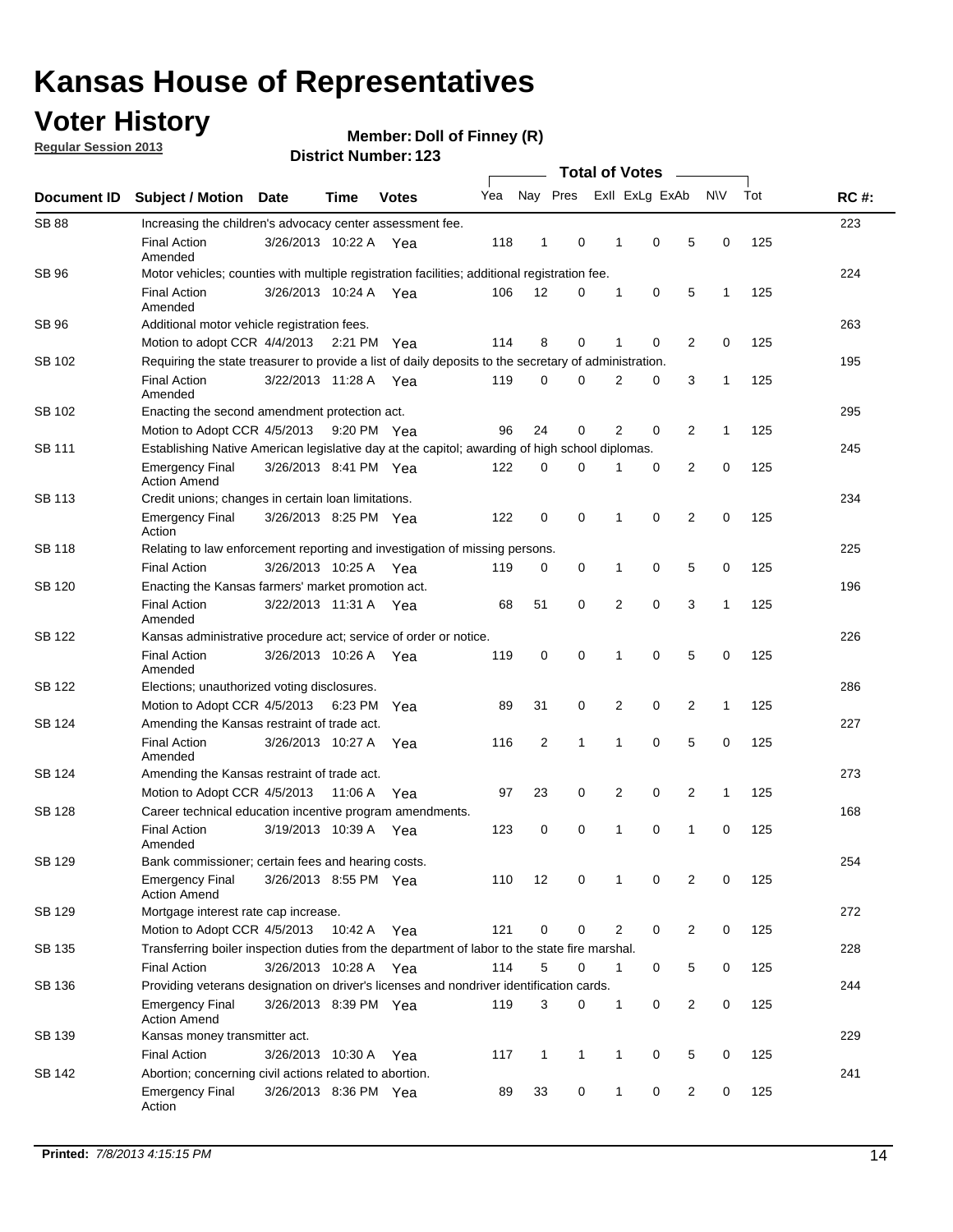### **Voter History**

**Member: Doll of Finney (R)** 

**Regular Session 2013**

|                 |                                                                                                                                                                                                       |                                                                                                      | <b>Total of Votes</b><br>$\sim$ |                                                                           |     |                     |   |   |                |                |           |     |             |
|-----------------|-------------------------------------------------------------------------------------------------------------------------------------------------------------------------------------------------------|------------------------------------------------------------------------------------------------------|---------------------------------|---------------------------------------------------------------------------|-----|---------------------|---|---|----------------|----------------|-----------|-----|-------------|
| Document ID     | Subject / Motion Date                                                                                                                                                                                 |                                                                                                      | <b>Time</b>                     | <b>Votes</b>                                                              | Yea | Nay Pres            |   |   | Exll ExLg ExAb |                | <b>NV</b> | Tot | <b>RC#:</b> |
| <b>SB 149</b>   | Drug screening for recipients of cash assistance and unemployment benefits.                                                                                                                           |                                                                                                      |                                 |                                                                           |     |                     |   |   |                |                |           |     | 239         |
|                 | <b>Emergency Final</b><br><b>Action Amend</b>                                                                                                                                                         |                                                                                                      | 3/26/2013 8:33 PM Yea           |                                                                           | 106 | 16                  | 0 | 1 | 0              | 2              | 0         | 125 |             |
| SB 164          | Relating to the director of vehicles regulating providers of motor vehicle functions.                                                                                                                 |                                                                                                      |                                 |                                                                           |     |                     |   |   |                |                |           |     | 247         |
|                 | <b>Emergency Final</b><br><b>Action Amend</b>                                                                                                                                                         |                                                                                                      | 3/26/2013 8:43 PM Yea           |                                                                           | 117 | 5                   | 0 | 1 | 0              | 2              | 0         | 125 |             |
| SB 164          | Relating to the director of vehicles regulating providers of motor vehicle functions.                                                                                                                 |                                                                                                      |                                 |                                                                           |     |                     |   |   |                |                |           |     | 268         |
|                 |                                                                                                                                                                                                       | Motion to adopt CCR 4/4/2013<br>9<br>0<br>2<br>$\overline{2}$<br>125<br>5:32 PM Yea<br>111<br>0<br>1 |                                 |                                                                           |     |                     |   |   |                |                |           |     |             |
| SB 166          | Insurers supervision, rehabilitation and liquidation act; derivatives.                                                                                                                                |                                                                                                      |                                 |                                                                           |     |                     |   |   |                |                |           |     | 206         |
|                 | <b>Final Action</b>                                                                                                                                                                                   |                                                                                                      | 3/26/2013 9:52 AM Yea           |                                                                           | 119 | 0                   | 0 | 1 | 0              | 5              | 0         | 125 |             |
| SB 168          | Limiting nuisance actions against certain agricultural activities.                                                                                                                                    |                                                                                                      |                                 |                                                                           |     |                     |   |   |                |                |           |     | 169         |
|                 | <b>Final Action</b><br>Amended                                                                                                                                                                        | 3/19/2013 10:40 A Yea                                                                                |                                 |                                                                           | 111 | 12                  | 0 | 1 | 0              | 1              | 0         | 125 |             |
| SB 168          |                                                                                                                                                                                                       |                                                                                                      |                                 | 264<br>Limiting nuisance actions against certain agricultural activities. |     |                     |   |   |                |                |           |     |             |
|                 | Motion to adopt CCR 4/4/2013 2:30 PM Yea                                                                                                                                                              |                                                                                                      |                                 |                                                                           | 110 | $12 \overline{ }$   | 0 | 1 | 0              | 2              | 0         | 125 |             |
| SB 171          | School districts; amendments to Kansas uniform financial accounting and reporting act.                                                                                                                |                                                                                                      |                                 |                                                                           |     |                     |   |   |                |                |           |     | 248         |
|                 | <b>Emergency Final</b><br><b>Action Amend</b>                                                                                                                                                         |                                                                                                      | 3/26/2013 8:44 PM Yea           |                                                                           | 122 | 0                   | 0 | 1 | 0              | 2              | 0         | 125 |             |
| SB 171          | School districts; amendments to Kansas uniform financial accounting and reporting act.                                                                                                                |                                                                                                      |                                 |                                                                           |     |                     |   |   |                |                |           |     | 285         |
|                 | Motion to Adopt CCR 4/5/2013                                                                                                                                                                          |                                                                                                      |                                 | 6:19 PM Nay                                                               | 63  | 57                  | 0 | 2 | 0              | 2              | 1         | 125 |             |
| SB 171          | Appropriations for FY 2013, FY 2014, FY 2015, FY 2016, FY 2017 and FY 2018 for various state agencies; capital<br>improvement projects; claims against the state.                                     |                                                                                                      |                                 |                                                                           |     |                     |   |   |                |                |           |     | 320         |
|                 | Motion to adopt CCR 6/1/2013 4:30 PM Nay                                                                                                                                                              |                                                                                                      |                                 |                                                                           | 63  | 51                  | 0 | 0 | 0              | 8              | 3         | 125 |             |
| SB 187          | Establishing the workers compensation and employment security boards nominating committee; administrative law judge<br>appointment; workers compensation appeals board.                               |                                                                                                      |                                 |                                                                           |     |                     |   |   |                |                |           |     | 242         |
|                 | <b>Emergency Final</b><br><b>Action Amend</b>                                                                                                                                                         | 3/26/2013 8:37 PM Yea                                                                                |                                 |                                                                           | 88  | 34                  | 0 | 1 | 0              | 2              | 0         | 125 |             |
| SB 187          | Amending workers compensation law provisions; establishing the workers compensation and employment security boards<br>nominating committee; notice requirements; workplace health and safety program. |                                                                                                      |                                 |                                                                           |     |                     |   |   |                |                |           |     | 274         |
|                 | Motion to Adopt CCR 4/5/2013 11:26 A Yea                                                                                                                                                              |                                                                                                      |                                 |                                                                           | 89  | 31                  | 0 | 2 | 0              | 3              | 0         | 125 |             |
| SB 199          | University of Kansas medical center; midwest center for stem cell therapy.                                                                                                                            |                                                                                                      |                                 |                                                                           |     |                     |   |   |                |                |           |     | 235         |
|                 | <b>Emergency Final</b><br><b>Action Amend</b>                                                                                                                                                         |                                                                                                      | 3/26/2013 8:26 PM Nay           |                                                                           | 90  | 32                  | 0 | 1 | $\mathbf 0$    | 2              | 0         | 125 |             |
| SB 199          | Health care; stem cell therapy and unused medications.                                                                                                                                                |                                                                                                      |                                 |                                                                           |     |                     |   |   |                |                |           |     | 290         |
|                 | Motion to Adopt CCR 4/5/2013 7:52 PM Yea                                                                                                                                                              |                                                                                                      |                                 |                                                                           | 90  | 30                  | 0 | 2 | 0              | $\overline{2}$ | 1         | 125 |             |
| SB 216          | Allowing a public building commission to acquire land for a municipal university similar to what such commission is currently<br>allowed to do for any state university.                              |                                                                                                      |                                 |                                                                           |     |                     |   |   |                |                |           |     | 185         |
|                 | Final Action 3/21/2013 11:23 A Yea                                                                                                                                                                    |                                                                                                      |                                 |                                                                           |     | 121 0 0 1 0 3 0 125 |   |   |                |                |           |     |             |
| SB 246          | Reconciling amendments to certain statutes.                                                                                                                                                           |                                                                                                      |                                 |                                                                           |     |                     |   |   |                |                |           |     | 315         |
|                 | <b>Emergency Final</b><br>Action                                                                                                                                                                      |                                                                                                      | 5/23/2013 2:14 PM Yea           |                                                                           | 111 | 0                   | 0 | 1 | 0              | 8              | 5         | 125 |             |
| SCR 1604        | Joint rules for the Senate and House of Representatives, 2013-2014.                                                                                                                                   |                                                                                                      |                                 |                                                                           |     |                     |   |   |                |                |           |     | 5           |
|                 | <b>Final Action</b><br>Amended                                                                                                                                                                        |                                                                                                      | 1/28/2013 11:12 A Yea           |                                                                           | 81  | 41                  | 0 | 0 | 0              | 3              | 0         | 125 |             |
| <b>SCR 1606</b> |                                                                                                                                                                                                       | Honoring pregnancy maintenance resource centers.                                                     |                                 |                                                                           |     |                     |   |   |                |                |           | 240 |             |
|                 | <b>Emergency Final</b><br>Action                                                                                                                                                                      |                                                                                                      | 3/26/2013 8:34 PM Yea           |                                                                           | 122 | 0                   | 0 | 1 | 0              | 2              | 0         | 125 |             |